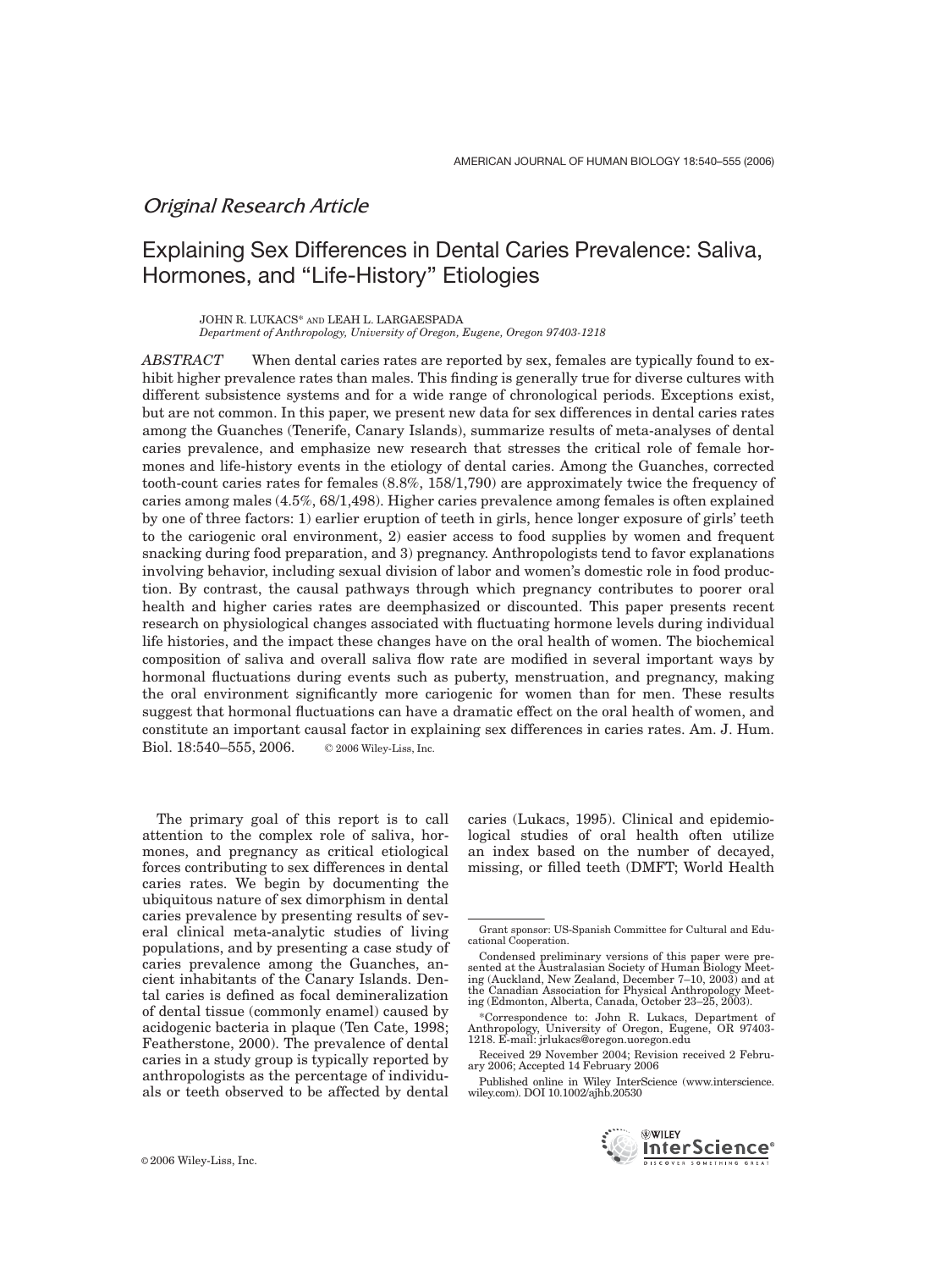Organization, 1997). Dental caries rates may be used to characterize an entire group, though dietary variation within groups by status, occupation, and sex often necessitates reporting caries rates by culturally meaningful subgroups.

Dental caries rates typically increase with the adoption and intensification of agriculture (Ettinger, 1999; Larsen, 1983; Larsen et al., 1991; Lukacs, 1992), though prehistoric rice agriculturalists are an exception (Domett et al., 2000; Tayles et al., 2000). The decline in oral health accompanying the transition to agriculture is marked by a differentially severe impact upon women (Larsen, 1998; Lukacs, 1996). Higher caries prevalence among females is often explained by one of three factors: 1) earlier eruption of teeth in girls, and longer exposure to the cariogenic oral environment; 2) proximity of women to food supplies and snacking during food preparation; and 3) pregnancy and hormonal influences. Anthropologists tend to favor explanations involving behavior, including sexual division of labor and women's domestic role in food production. By contrast, the causal pathways through which pregnancy and hormonal fluctuations contribute to poorer oral health and higher caries rates are perceived to be unclear or undocumented.

The heavy reliance by anthropologists on behavioral explanations for differences in caries rates is understandable, and appears to be widely and uncritically accepted as the exclusive reason for sex differences in caries prevalence (Cohen and Bennett, 1993; Walker and Hewlett, 1990). For example, among ancient Chileans, the tendency for females to experience more dental disease than males ''is attributable to sexual division of labor with respect to food gathering and the females serving as principal food preparers, and the fact that dental eruption occurs earlier in females'' (Kelley et al., 1991, p. 209). Basing his argument on ethnographic documentation of dietary practices and on archaeological evidence from prehistoric Georgia (Larsen, 1983), Larsen (1995, p. 189) stated that ''the increase in dental caries with agriculture was greater in women than men in most regions, which indicates widespread gender-based differences in preparation and consumption of food. Some evidence indicates that a combined high-carbohydrate and low-protein diet in females may have predisposed their teeth to more decay than males.'' Finally, for prehistoric South Asia, a behavioral explanation relied on sexual division of labor and distinctive dietary behaviors to explain sex differences in dental caries among ''Mesolithic'' foragers of the Ganges Plains (Lukacs and Pal, 1993), Bronze Age agriculturalists from Harappa (Lukacs, 1992), and increasing sex differences through time (Lukacs, 1996).

Though pregnancy is occasionally advanced as a causal factor promoting higher caries rates among women, the mechanisms and etiological pathways that contribute to worse dental health are rarely specified in any detail, or are said to be unproven (Larsen, 1997). In a comprehensive review of factors potentially responsible for the higher caries prevalence among females, Larsen et al.  $(1991, p. 194)$  stated, "It has long been thought that pregnancy compromises dental health, and leads to an increase in periodontal disease and dental caries. Review of the dental literature, however, does not support this interpretation.'' This opinion on the role of pregnancy in contributing to worse dental health among women was recently restated, ''There is a conventional belief that pregnancy compromises dental health provoking dental caries and tooth loss. However, such a relationship is not borne out by scientific evidence'' (Larsen, 1998, p. 175). A growing body of clinical research, beginning in the 1990s, revealed that both physiological sex differences and pregnancy have an important though indirect impact on oral ecology and dental health. The biochemical composition of saliva and rate of flow vary significantly by sex, and play a prominent role in causing sex differences in oral health generally, and differences in dental caries rates in particular. Meta-analyses of caries prevalence and new dental caries data from the Canary Islands are presented to demonstrate the ubiquity of sex differences in caries rates. The functional role of saliva in oral health is discussed, with an emphasis on experimental and clinical evidence that demonstrates the influence that hormonal fluctuations and pregnancy have on the biochemistry of saliva and, ultimately, on oral health.

## EPIDEMIOLOGICAL AND CLINICAL META-ANALYSES OF CARIES PREVALENCE

The nearly universal pattern of sex differences in dental caries prevalence is more widely appreciated by epidemiological and clinical investigators of oral health than by anthropologists. The National Research Council (1952) surveyed 24 research articles on dental caries prevalence, and found that 21 of these re-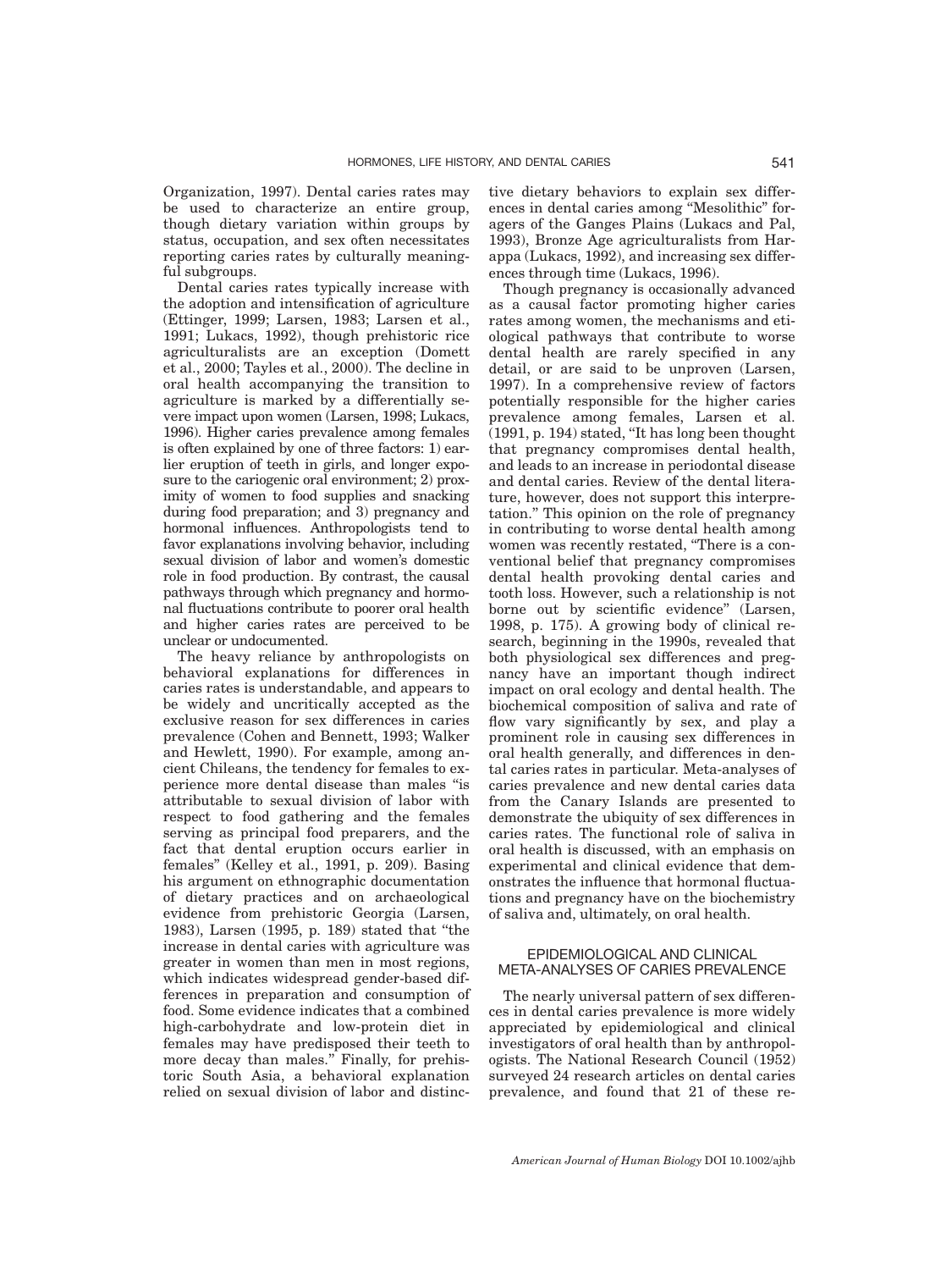ported caries as more prevalent in females than males. Two studies found no sex difference in caries prevalence, and one found caries to be more frequent in males than in females. A subsequent analysis of a large sample of 7–12-year-old Edinburgh schoolchildren reported that at each age, girls showed a higher prevalence of caries than boys (Mansbridge, 1959). The gender difference in dental caries is sufficiently well-established in the health sciences that it comprises a central component of some research designs. For example, the gender difference in decayed, missing and filled index (DMF) was used in a meta-analysis to assess the role of fluoride in the caries decline in industrialized nations (Haugejorden, 1996). This study was based on nine reports of caries prevalence among 12– 17-year-olds from the prefluoride era (1946– 1959) and 10 studies of the same age group in the fluoride era (1983–1993). The hypothesis was that more frequent use of fluoride toothpastes among females would decease the ''gender gap'' in dental caries prevalence. Girls displayed significantly higher caries prevalence than males in all 19 study samples, however the hypothesis was unsupported. The gender difference in fluoride exposure was too small to matter, or the role of fluoride toothpastes as a causal factor in caries decline was overrated (Haugejorden, 1996). An extensive meta-analysis of a global sample of more than 50 epidemiological and clinical reports and 50 paleopathological studies of dental caries prevalence is in progress, and preliminary findings strongly support the female gender bias in caries prevalence (Lukacs and Thompson, 2006).

## SEX DIFFERENCES IN DENTAL CARIES PREVALENCE AMONG THE GUANCHES Guanche origins and culture

Hypotheses regarding the origin of the Guanches, prehistoric inhabitants of Tenerife, are based on data derived from osteological, genetic, linguistic, and ethnographic research. In the 18th century, Blumenbach (1808) recognized perceptible differences in facial and mandibular anatomy between Guanches and ancient Egyptians. However, von Humboldt and Bonpland (1819) maintained that the origins of the Guanches could only be inferred from linguistic evidence. They observed that several Guanche words have common roots with Berber dialects of northwest Africa, and thought that although these similarities may not constitute a proof of common origin, they

suggest the existence of ancient connections between the Guanches and Berbers. This idea is supported by recent analyses of Guanche dental morphology. Several studies, based on large samples and multivariate statistical methods, revealed close physical similarities to the Berbers of northwest Africa (Bermudez de Castro, 1985; Guatelli-Steinberg et al., 1997, 2001; Irish, 1993; Irish and Hemphill, 1997).

The study of molecular genetic diversity recently confirmed insights from dental morphology, while also yielding more precisely the source populations and their relative contribution to the modern Canarian gene pool. Questions regarding the origin of the aboriginal inhabitants of the Canary Islands were initially approached using genetic markers in the 1950s (Flores et al., 2003). More recently, a molecular genetic perspective on Guanche origins commenced in the 1990s, based on uniparental (mitochondrial DNA (mtDNA) and Y-chromosome) and biparental (Alu insertion) polymorphisms. Analysis of these polymorphisms revealed three sources for the modern Canary Islander gene pool: a major Iberian contribution (62–78%); a substantial northwest African component (23–38%); and a minor sub-Saharan African component (3%; Maca-Meyer et al., 2004a). Importantly, the aboriginal genetic contribution to the modern Canarian gene pool exhibits a strong sexual bias. Evidence based on Y-chromosome data indicates a low (10%) contribution from males, while aboriginal mtDNA lineages are substantially more common (45%; Flores et al., 2001). Y-chromosome haplogroup types and diversity indicate that paternal lineages are overwhelmingly of European origin, and imply a highly asymmetric mating pattern after European occupation (Flores et al., 2003).

Ancient mtDNA was recently analyzed from 131 Guanche teeth from 14 archaeological sites on four islands (La Gomera, 7; Gran Canaria, 1; El Hierro, 1; and Tenerife, 5). This study yielded the first admixture estimates for modern Canarians based on genetic diversity in the aboriginal parent population (Maca-Meyer et al., 2004b). High genetic diversity of ancient mtDNA and four ''founder haplotypes'' were documented. They are interpreted as evidence against strong founder effects, and are congruent with a high level of diversity among immigrants or multiple waves of genetically different founding populations (Maca-Meyer et al., 2004b). Collectively, the results of molecular genetic studies suggest a greater time depth (ca. 2500 BP) and diversity of source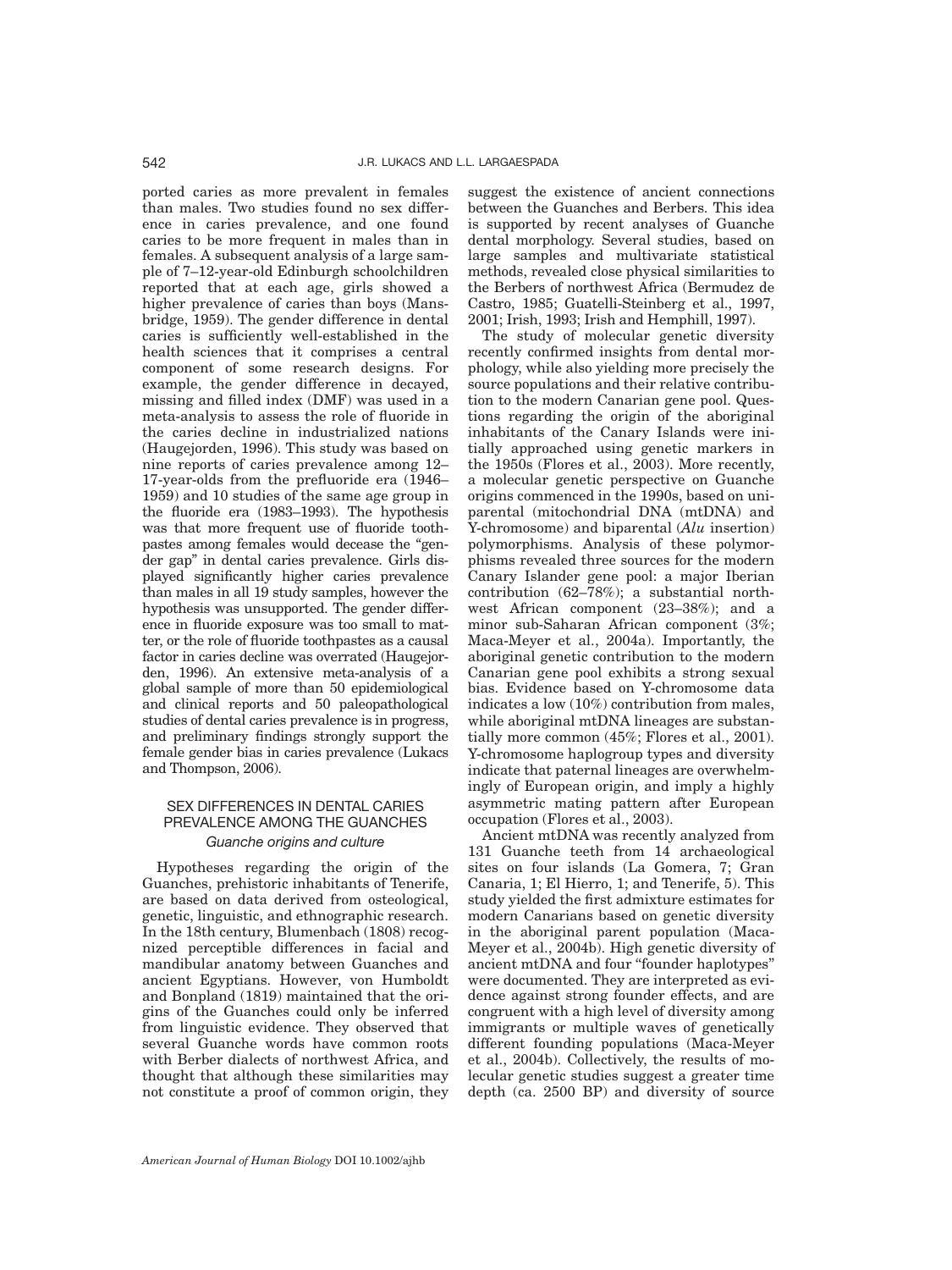populations than previously believed (Mercer, 1980).

Although questions regarding the number of founding events, colonization models, and exact sources of early migrations remain to be fully answered, the genetic perspective on the biological composition of Canary Islanders is regarded as consistent with archaeological, osteological, and linguistic data, and leads to some reasonable conclusions. A colonization scenario with three primary components can be derived: 1) northwest Africans settled the islands from east to west, following a stepping-stone model; 2) this aboriginal population was subsequently augmented by slavetrade immigration from sub-Saharan and northwest Africa; and 3) in the 15th century, the islands experienced extensive European immigration associated with the Norman conquest and Iberian colonization (Rando et al., 1999; Flores et al., 2001). That the genetic composition of modern Canarians varies from island to island is due to the differential impact of European colonization and extent of the slave trade.

Ethnohistorical insight into the first contact between Europeans and Canarians is poorly chronicled, yet informative (Gaspar and Vallejo, 1992). Several early sources provide valuable descriptions of Guanche culture at the time of European contact (Glas and Abreu de Galindo, 1764; de Espinosa and Markham, 1907). Significant interisland variation existed in language, dwellings, religion, and behavior, and were due to differences in environment, ecology, and history of colonization. Each island had its own unique features within the broader Guanche culture. Natural and manmade caves were used for human habitation, storage, and burials. Habitation caves were modified by leveling floors and constructing front walls of stone and timber. Some were occupied by chiefs; others served as convents. The symbolism of space in Guanche-culture cave sites contradicts earlier ideas on status and habitation sites (Eddy, 1997). On Gran Canaria, grain was stored in specially sealed and marked rock-cut pits, whereas on Tenerife, food was kept in ceramic urns in grain-storage caves known as auchones. Burial rites were remarkably complex and involved washing the corpse in the sea, sun-drying after the removal of internal organs, and wrapping in basketry or a leather shroud. Mummies were then either placed on stone platforms or strapped to wooden planks, and stood upright against the wall of burial caves. Burial caves contained as many

as 300 individuals at the time of contact: some mummified, and others skeletonized. No complete mummies exits today. During the Middle Ages, most Guanche mummies were shipped to Europe for use by apothecaries in preparing medicinals.

Politically, Tenerife was subdivided into nine chiefdoms or menceyes. The title (mencey) was hereditary, yet required confirmation by a council of elders (Eddy, 1989, 1995). Land disputes and civil disagreements often led to a duel, which was resolved through a form of ritual combat that involved stone-throwing, stick fighting, and fisticuffs (Lukacs, 2006; http://ejmas.com/jwma/articles/2000/jwmaart\_ wolf\_0500.html).

Women played a key role in making pottery and basketry, and in organizing and conducting religious practices. On Tenerife, men engaged in hunting, fishing, and plowing, but women sowed, tended, collected, and stored the harvest. Near shore, fish, wild cat, wild pig, partridge, and quail were preferred species, and were high-status items in the diet. Commoners relied heavily on shellfish, and shell middens are abundant throughout the islands. The Guanches of Tenerife subsisted on a diet that included dogs, goats, and goat milk, and a bread made of toasted barley flour and goat milk (gofio). Goats were the main source of meat, but pigs and sheep were also tended. Other dietary items included local fruits, berries, and roots.

## **Methods**

During an analysis of the dental anthropology of the Guanches in 1991, the presence and size of dental caries were systematically recorded. Guidelines and recommendations for recognizing, scoring, and reporting dental caries in archaeologically derived skeletal collections were followed (Metress and Conway, 1975; Lukacs, 1989; referencess in Hillson, 2001). Different methods of reporting dental caries rates were described and critically reviewed by several investigators (Lukacs, 1995; Hillson, 2001; Duyar and Erdal, 2003). Standardized methods were employed in sex determination, with priority given to the most accurate and reliable skeletal elements available for examination (Ferembach et al., 1980; Krogman and Iscan, 1986). Sex assessment of crania and mandibles relied on traditional sex-dimorphic variations in morphology (Bass, 1987; references in Buikstra and Ubelaker, 1994). Statistical comparison of caries rates by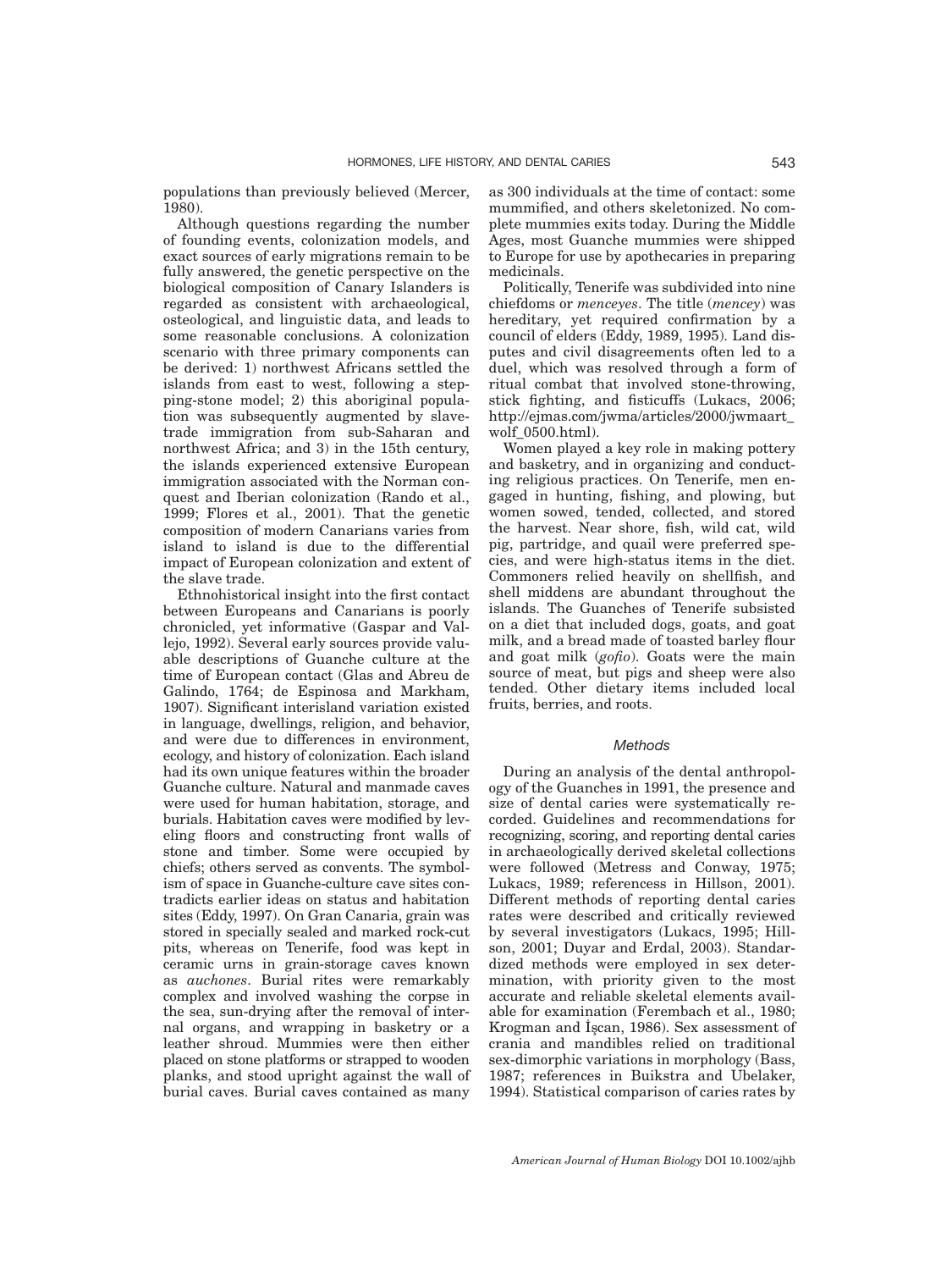|            | Male     |              |           |               | Female   |           |           | Sexes pooled  |          |           |           |           |
|------------|----------|--------------|-----------|---------------|----------|-----------|-----------|---------------|----------|-----------|-----------|-----------|
|            | Observed |              | Corrected |               | Observed |           | Corrected |               | Observed |           | Corrected |           |
|            | $\%$     | $+\frac{}{}$ | $\%$      | $+_{e}/n_{e}$ | $\%$     | $+$ /n    | $\%$      | $+_{e}/n_{e}$ | $\%$     | $^{+/n}$  | $\%$      | $+e/n_e$  |
| Maxillary  |          |              |           |               |          |           |           |               |          |           |           |           |
| North      | 7.5      | 11/146       | 3.9       | 11/279        | 10.9     | 25/229    | 7.8       | 27/347        | 9.6      | 36/375    | 6.1       | 38/626    |
| South      | 0.3      | 1/333        | 0.2       | 1/414         | 7.2      | 29/404    | 5.5       | 29/532        | 4.1      | 30/737    | 3.2       | 30/946    |
| N and S    | 2.5      | 12/479       | 1.7       | 12/693        | 8.5      | 54/633    | 6.4       | 56/879        | 5.9      | 66/1.112  | 4.3       | 68/1.572  |
| Mandibular |          |              |           |               |          |           |           |               |          |           |           |           |
| North      | 6.5      | 23/352       | 5.2       | 23/416        | 15.6     | 60/384    | 11.2      | 60/476        | 11.3     | 83/736    | 9.3       | 83/892    |
| South      | 10.4     | 33/318       | 7.8       | 33/389        | 12.1     | 42/348    | 8.8       | 42/435        | 11.3     | 75/666    | 9.1       | 75/824    |
| N and S    | 8.4      | 56/670       | 7.0       | 56/805        | 13.9     | 102/732   | 11.2      | 102/911       | 11.3     | 158/1.402 | 9.2       | 158/1.716 |
| Mx and Md  | 5.9      | 68/1.149     | 4.5       | 68/1.498      | 11.4     | 156/1.365 | 8.8       | 158/1,790     | 8.9      | 224/2.514 | 6.9       | 226/3.288 |

|  | TABLE 1. Observed and corrected dental caries rates among Guanches by sex and region |                                         |  |  |  |  |
|--|--------------------------------------------------------------------------------------|-----------------------------------------|--|--|--|--|
|  |                                                                                      | (Tenerife, Canary Islands) <sup>1</sup> |  |  |  |  |

 $^{1}$ Observed and corrected caries rates calculated according to procedures described in Lukacs (1995). N, North, S, South, Mx, Maxillary, Md, Mandibular, +, number of teeth observed with dental caries, n, total number of teeth afflicted with caries; n<sub>e</sub>, estimated number of teeth prior to tooth loss.

region and sex employed chi-square tests of data arranged in contingency tables (Zar, 1999).

The frequency of pathological dental lesions among the Guanches of Tenerife was initially analyzed to determine if skeletal samples from distinctive regional geoclimatic zones on the island expressed different patterns of dental health (Vallianatos and Lukacs, 1997; Lukacs and Vallianatos, 2006). A secondary objective was to assess the presence and level of sex dimorphism in dental health. Both regional and sex differences in dental health were found in this study. Northern groups expressed a higher prevalence of caries, attrition, attrition-induced pulp exposure, and antemortem tooth loss, while females were found to have higher caries rate and males to have more calculus, antemortem tooth loss, and linear enamel hypoplasia.

#### Results: Guanche caries prevalence

In Table 1, we present new data for observed and corrected caries rates among the Guanches of Tenerfie, the largest island in the Canary archipelago. Caries rates are presented by geoclimatic region (north and south), by jaw (maxilla and mandible), and by reporting method (observed and corrected). In addition, rates are presented for composite samples, including northern and southern samples combined, and maxillary and mandibular samples combined. The aggregate sample reveals a corrected caries rate of 6.9%; 226 of 3,288 teeth displayed dental caries (jaws, sexes, and regions pooled). When data for jaws are pooled, the corrected caries rate

for females (8.8%) is nearly twice the male caries rate (4.5%) (bottom line of Table 1). This is a highly significant difference statistically. Results of all chi-square tests of sex differences in caries rates are presented in Table 2, and reveal that corrected caries rates are highly significantly different, with females displaying higher caries rates in all comparisons except for mandibular teeth in the southern region. These results are graphically presented, separately by region and for regions combined, in Figure 1. The traditional anthropological explanation for sex differences in caries rates typically involves sexual division of labor: differences in access to food stores, time devoted to food preparation, and tasting of dishes during the process of preparation. In explaining sex differences in dental caries prevalence, we contend that anthropologists have not given adequate consideration to the crucial etiological influence that saliva, hormones, and pregnancy have on cariogenesis. A reinterpretation of sex differences in Guanche caries prevalence is presented in the Discussion below.

## THE ROLE OF SALIVA IN PROMOTING ORAL HEALTH

Saliva is a complex fluid that coats the inner surface of the oral cavity, including the outer enamel surface of teeth (Ten Cate, 1998). Humans have three major and a multitude of minor salivary glands. The three major salivary glands include the parotid, the submandibular, and the sublingual. Secretions from each of the three paired major salivary glands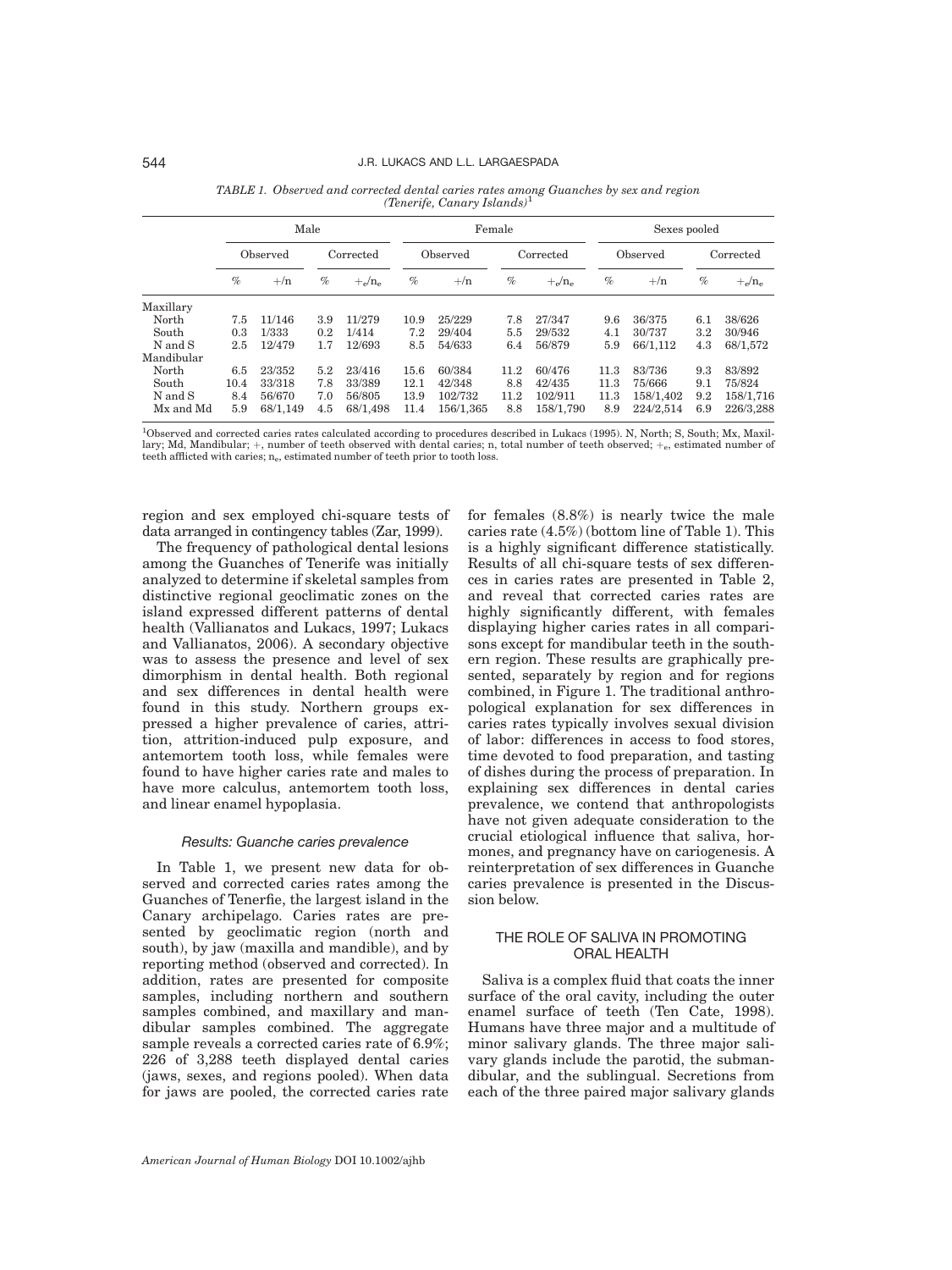|                 |        | Maxilla          |          | Mandible         | Maxilla and Mandible |            |  |
|-----------------|--------|------------------|----------|------------------|----------------------|------------|--|
|                 |        | $\boldsymbol{P}$ | $\chi^2$ | $\boldsymbol{P}$ | $\chi^2$             | Ρ          |  |
| North           |        |                  |          |                  |                      |            |  |
| Obs             | 1.176  | 0.276            | 15.170   | $<$ 0.001        | 14.235               | ${<}0.001$ |  |
| Corr            | 13.418 | ${<}0.001$       | 13.172   | ${<}0.001$       | 16.566               | $<$ 0.001  |  |
| South           |        |                  |          |                  |                      |            |  |
| Obs             | 22.114 | ${<}0.001$       | 0.476    | 0.490            | 8.969                | ${<}0.001$ |  |
| Corr            | 20.577 | ${<}0.001$       | 0.341    | 0.559            | 7.595                | 0.006      |  |
| North and South |        |                  |          |                  |                      |            |  |
| Obs             | 17.732 | ${<}0.001$       | 10.878   | ${<}0.001$       | 23.340               | < 0.001    |  |
| Corr            | 20.152 | ${<}0.001$       | 9.190    | 0.002            | 23.419               | ${<}0.001$ |  |

TABLE 2. Chi-square test results for sex differences in corrected caries rates by jaw and by region<sup>1</sup>

1 Obs, observed; Corr, corrected.

vary in composition, and become mixed in the oral cavity. The major functions of saliva are directly related to the composition and quantity of saliva produced by the three major salivary glands (Scott and Symons, 1982). The parotid gland weighs 14–28 g and produces a "watery" serous saliva  $(99\% \text{ water})$  high in amylase (carbohydrate-splitting enzymes), the submandibular gland (10–15 g) secretes a mucinous saliva, and the sublingual gland is the smallest (2 g), and produces a viscous saliva (Brand and Isselhard, 1990). The composition of mixed saliva is not equal to the sum of these three secretions, because some salivary proteins adhere to enamel surfaces, while others affix to the oral mucosa. Collectively, mixed saliva produces 3 buffering agents, 5 antibacterial agents, and 5 factors affecting mineralization (Dowd, 1999) which perform many diverse functions (Tables 3 and 4), including protection, buffering, digestion, taste, antimicrobial action, and tooth integrity (Ten Cate, 1998). Recent attention to human variation in the composition of saliva and salivary gland size documented significant differences between the sexes and between ethnic groups in climatically distinct geographic regions (Lukacs and Martin, 2002; Shields, 1998). A complex model of balancing selection was proposed to explain this variability in saliva composition and gland size, but further data are required to fully test the naturalselection hypothesis (Shields and Mann, 1996).

Saliva has a significant and direct impact on the health status of the oral cavity, but since skeletal biologists and human osteologists primarily study dry, archaeologically derived skeletons, the multifunctional role of saliva on oral health and on dental caries susceptibility is often neglected or ignored.



Fig. 1. Dental caries prevalence among Guanches of Tenerife, by sex, jaw, and region (percent, tooth count, corrected).

For example, the text Dental Anthropology contains just two passing references to the functional role of saliva in maintaining the health status of the oral cavity (Hillson, 1996). A brief review of the functions of saliva, and of how mixed saliva impacts dental health, is followed by a discussion of experimental and clinical evidence for sex differences in the composition and flow of saliva.

There are seven primary functions of saliva:

1. Protection: The fluid portion of saliva provides lubrication of the oral cavity and a mechanical washing action that flushes away cellular debris and sugars from the oral cavity, thus reducing their availability to acidogenic bacteria that cause demineralization of enamel. Calcium-binding proteins in saliva help form the salivary pellicle, a protective membrane-like coating that protects the outer enamel surface.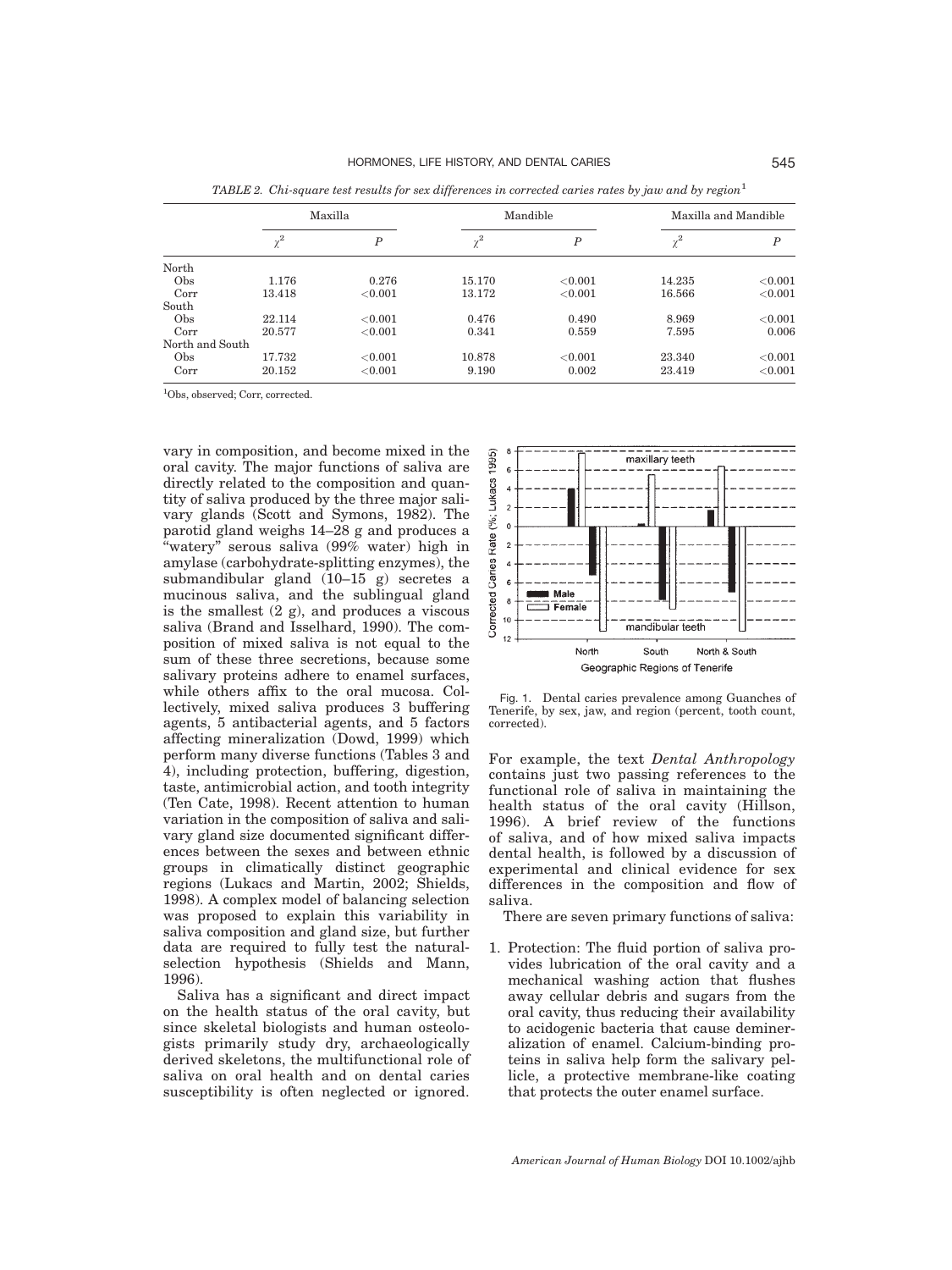| Salivary factors       | Effects and functions                                                          |  |  |  |  |
|------------------------|--------------------------------------------------------------------------------|--|--|--|--|
| On buffering           |                                                                                |  |  |  |  |
| $HCO3$ (bicarbonate)   | Main buffer in saliva                                                          |  |  |  |  |
| Urea                   | Releases $NH3$ (ammonia)                                                       |  |  |  |  |
| Arginine-rich proteins | Releases $NH3$                                                                 |  |  |  |  |
| On mineralization      |                                                                                |  |  |  |  |
| <b>Histatins</b>       | Binds to hydroxyapatite, aids in supersaturation of saliva                     |  |  |  |  |
| Proline-rich proteins  |                                                                                |  |  |  |  |
| Cystatins              |                                                                                |  |  |  |  |
| Statherin              |                                                                                |  |  |  |  |
| Mucin                  | Provides physical and chemical barrier in enamel pellicle                      |  |  |  |  |
| On bacteria            |                                                                                |  |  |  |  |
| Lactoferrin            | Binds to iron                                                                  |  |  |  |  |
| Lysozyme               | Hydrolizes wall polysaccharides, may promote clearance by aggregation          |  |  |  |  |
| Peroxidase             | Produces OSCN <sup>-</sup> (hypothiocynate), inhibits glycolysis               |  |  |  |  |
| Secretory lgA          | Neutralizes toxins and enzymes, binds to bacterial surface, prevents adherence |  |  |  |  |
| $\alpha$ -amylase      | Produces maltose and glucose, indirectly produces glucans                      |  |  |  |  |
| Histatins              | Inhibition of Streptococcus mutans                                             |  |  |  |  |
| Mucins                 | Aggregation and clearance of oral bacteria                                     |  |  |  |  |

TABLE 3. Factors and effects of salivary components (including aggregation and adherence)<sup>1</sup>

1 Modified from Dowd (1999).

TABLE 4. Multiple functions of saliva<sup>1</sup>

| Function             | Effect                                              | Active component          |  |  |
|----------------------|-----------------------------------------------------|---------------------------|--|--|
| Protection           | Lubrication                                         | Glycoprotein              |  |  |
|                      | Waterproofing                                       |                           |  |  |
|                      | Lavage                                              | Water                     |  |  |
|                      | Pellicle formation                                  |                           |  |  |
| Buffering            | Maintains Ph, unsuitable for bacterial colonization | Phosphate and bicarbonate |  |  |
|                      | Neutralizes acid                                    |                           |  |  |
| Digestion            | Bolus formation                                     | Water                     |  |  |
|                      | Neutralizes esophageal contents                     | Phosphate and bicarbonate |  |  |
|                      | Digests starch                                      | Amylase                   |  |  |
| Taste                | Solution of molecules                               | Water                     |  |  |
|                      | Taste-bud growth and maturation                     | Gustin                    |  |  |
| Antimicrobial action | Barrier                                             | Glycoproteins             |  |  |
|                      | Antibodies                                          | Immunoglobulin A          |  |  |
|                      | Hostile environment                                 | Lysozyme                  |  |  |
|                      |                                                     | Lactoferrin               |  |  |
| Tooth integrity      | Enamel maturation                                   | Calcium and phosphate     |  |  |
|                      | Repair                                              |                           |  |  |

<sup>1</sup>Modified from Ten Cate (1998, p. 326).

- 2. Buffering: The buffering function of saliva promotes oral health in two ways: a) by denying bacteria an optimal environmental pH, it prevents potential pathogens from colonizing the oral cavity; and b) by neutralizing acids produced by bacterial microorganisms in plaque, it prevents the demineralization and cavitation of enamel (Dowd, 1999). For example, the salivary peptide sialin helps raise the pH of dental plaque following exposure to fermentable carbohydrates.
- 3. Antimicrobial action: Saliva contains a wide array of proteins with antimicrobial action. These proteins have a dramatic influence on the ecology of the oral cavity,

and impact the many microorganisms that attempt to colonize it. Lysozyme can break down the cell walls of some bacteria, while lactoferrin binds free iron and thereby withholds this essential element from bacteria (Marsh, 1999; Percival et al., 1994).

4. Tooth integrity: Though teeth are morphologically completely formed at eruption, they are crystallographically immature. The calcium and phosphate ions in saliva assist in posteruptive maturation of enamel by diffusing essential ions into the surface apatitie of hydroxyapatite crystals. This increases the hardness and decreases the permeability of the outer enamel surface, promoting caries resistance.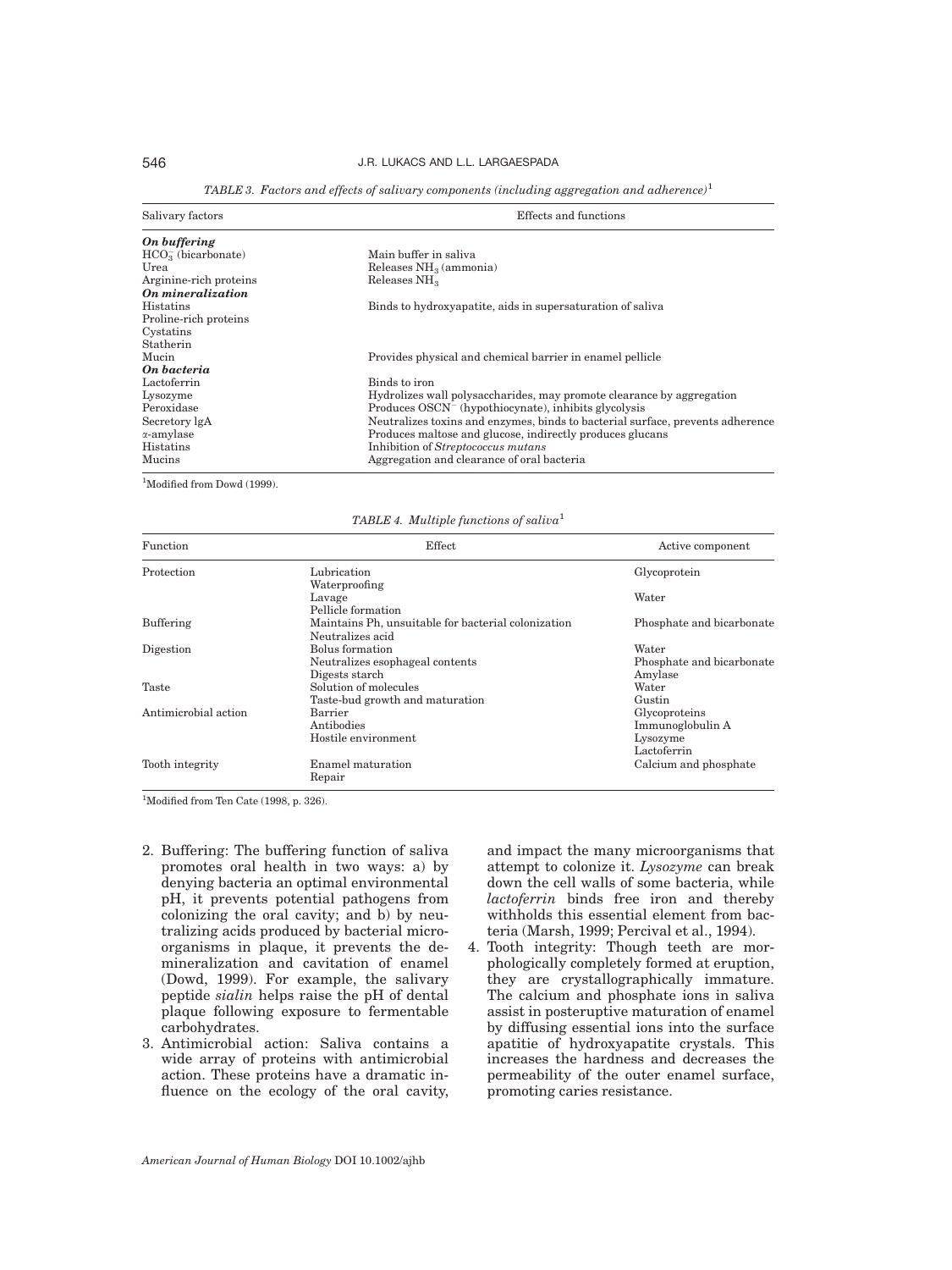- 5. Digestion: Saliva has several important roles in the digestive process. It facilitates taste acuity, promotes formation of the food bolus, and initiates the breakdown of starch.
- 6. Taste: Saliva is essential to dissolve substances so that they can be tasted, and to carry substances to the taste buds. Taste serves the protective function of recognizing and rejecting noxious and toxic substances. The salivary protein *gustin* is thought to be partly responsible for the growth and maturation of taste buds.
- 7. Tissue repair: Oral tissues appear to heal faster than other tissues. The shorter bleeding time of oral tissues may be influenced by as-yet unidentified clotting factors contained in human saliva. Epidermal growth factor produced by the submandibular salivary gland in mice enhances the rate of wound reduction (Ten Cate, 1998).

#### HORMONAL FLUCTUATION AND ORAL HEALTH

Throughout the life history of an individual, hormone levels fluctuate on a daily basis. Hormones are messenger chemicals produced by endocrine glands (Jagiello and Vogel, 1981). When hormones enter the bloodstream, they target certain organs and tissues, coordinating and controlling the way tissues and organs function. Gonadal steroid hormones primarily target male and female reproductive systems (Burrows, 1945; Nelson, 1995). Males and females both have different levels of two key groups of gonadal steroid hormones: estrogens and androgens (Vines, 1993). Estrogen is the group name of a class of steroid hormones which includes estradiol, estrone, and estriol. Estrogens are responsible for the development of female sexual characteristics, and are found in higher levels in females (Fig. 2). Androgens, which include testosterone and dihydrotestosterone, are found in higher levels in males, and are responsible for the development of male sexual characteristics (Nelson, 1995).

Many major differences in the physiology of men and women result from the activity of gonadal steroid hormones. Prior to and up through puberty, androgen and estrogen levels go through a series of peaks to stimulate the growth of secondary sexual characteristics such as pubic hair, breasts, and the onset of menstruation (Burrows, 1945; Nelson, 1995). Estrogen levels peak in women monthly in



Fig. 2. Estrone levels of males and females throughout life cycle. Pregnant female levels are compared to nonpregnant adult male levels. Adapted using data from Angsusingha et al. (1974), Liu and Lin (1973), Mikhail et al. (1970), Muhler and Shafer (1955), Ngai and Longcope (1971), Shafer and Muhler (1954), Wright, et al. (1973), and Wu and Lundy (1971).

response to the menstrual cycle, and during certain life-history events such as puberty and pregnancy (Jagiello and Vogel, 1981). While males have small amounts of estrogen, research confirms that estrogen levels are higher in females throughout the life cycle, and that estrogen levels are significantly higher during puberty, pregnancy, and menstruation (Angsusingha et al., 1974; Niswender et al., 1976; Worthman, 1995).

A growing body of research, performed on laboratory animals, reveals that caries rates increase proportionally with increasing estrogen levels, whereas increasing androgen levels have no effect. For example, Muhler and Shafer (1954) put male and female rats on a cariogenic diet and gave them various levels of androgens and estrogens, to assess the effects of these sex steroids on caries rates. They found that androgens had no effect on caries rates, while estrogens significantly increased the caries rate. The effect of estrogens on the rate of caries was further increased when androgens were removed from the blood circulation entirely by removal of the gonads, the glands responsible for androgen production. Several researchers replicated this study, and their research confirmed that estrogen levels are positively correlated with caries rates, and that androgens have no effect (Delman, 1955; Laine et al., 1988; Liu and Lin, 1973; Legler and Menaker, 1980).

Animal research was also used to elucidate the mechanism by which increased estrogen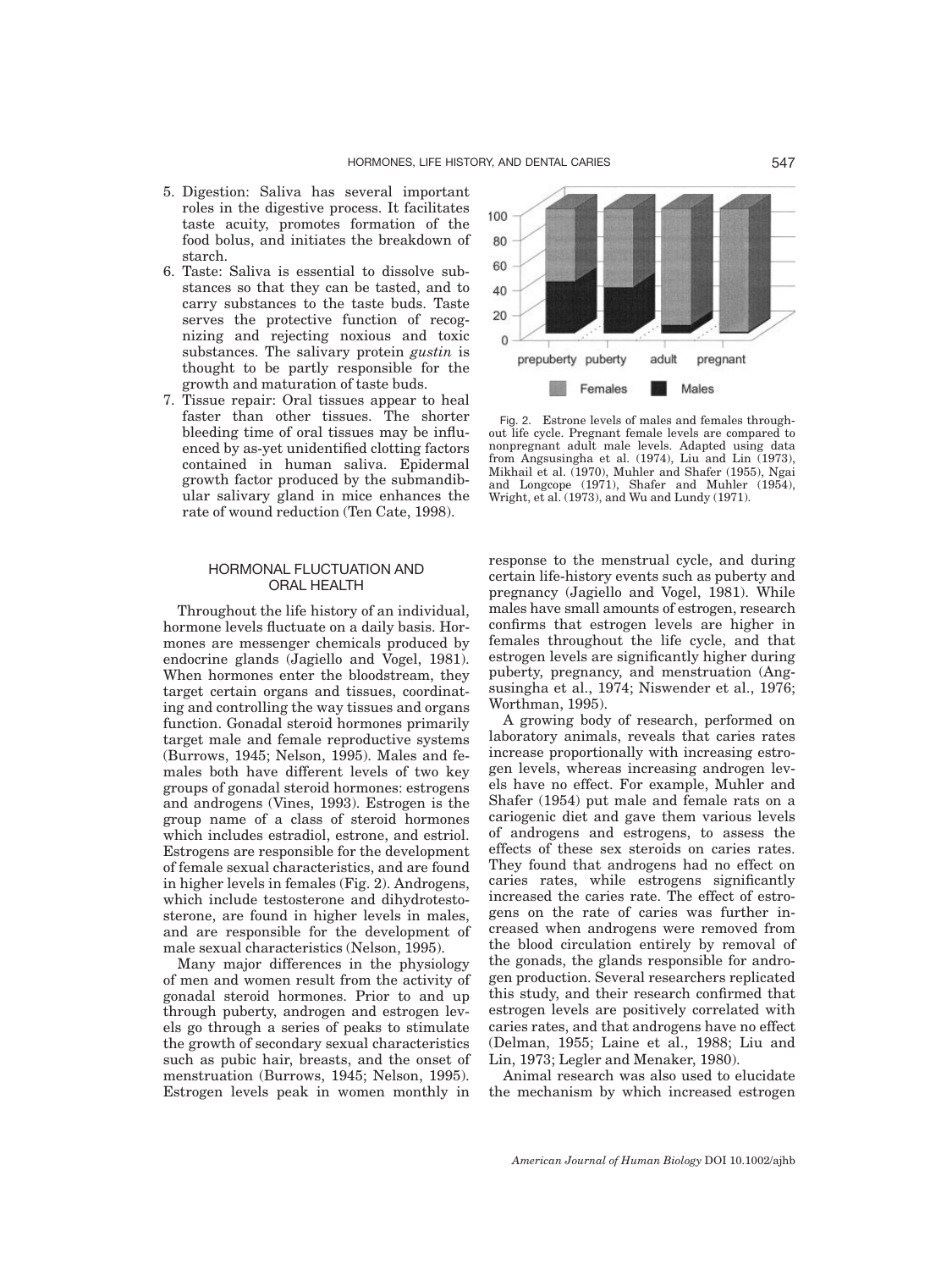levels lead to increased caries rates. Several animal studies conducted in the 1950s found a connection between increased thyroid levels in the blood, and a decrease in caries rate (Muhler and Shafer, 1955; Ryan and Kirkwood, 1955). Early animal research also revealed that fluctuations in the level of estrogens influenced thyroid activity, and led to a reduction in the saliva flow rate, and an increase in caries rate (Delman, 1955; Muhler and Shafer, 1955). An increase in caries rates was reported among patients with hypothyroidism, i.e., deficient activity of the thyroid gland (Persson et al., 1998).

## SEX DIFFERENCES IN COMPOSITION AND FLOW RATE OF HUMAN SALIVA

Animal research and clinical studies in humans revealed sex differences in both the composition and flow rate of saliva. These two key aspects of saliva, the composition (quality) and flow rate (quantity), interact synergistically and impact oral health. The quality of saliva is determined by the level of minerals, amount of antimicrobial constituents, and buffer capacity, while the quantity is a reflection of average flow rate. The quantity and quality of saliva do not have an equal influence on oral health. Since saliva flow is the medium that brings protective agents into the oral cavity, qualitative factors are dependent on quantitative factors. If saliva quality is high, but saliva flow rate is low, oral health can still be negatively impacted. In fact, anything that compromises saliva flow is expected to have a negative impact on oral health (Bardow et al., 2001; Tenovuo, 1997, 1998). Saliva quality and quantity differ on an individual basis, and may be influenced by factors such as malnutrition (Lingström and Moynihan, 2003). However, the quality and quantity of saliva vary even more dramatically between males and females, and in response to certain life-history events.

Research on the salivary flow rate of individuals of various ages revealed a significant sex difference (Dodds et al., 2005). Percival et al. (1994) found that females had a significantly lower mean saliva flow rate than men, for both unstimulated whole saliva and stimulated parotid saliva. These researchers stated that the differential flow rates were attributed to smaller salivary glands in women; however, they contended that the degree of difference is such that gland size alone cannot fully account for the difference. The role of female sex hormones (specifically estrogen) in the suppression of saliva flow was put forth as the causative factor. Several studies found significant sex differences in saliva flow rates, with female flow rates significantly lower than male (Bergdahl, 2000; Dodds et al., 2005; Dowd, 1999). Other researchers reported a reduced salivary flow rate in postmenopausal women, and discussed the implications for increased caries rates later in life (Friedlander, 2002; Streckfus et al., 1998). One possible mechanism underlying these relationships is suggested by the presence of estrogen-receptor mRNA and immunoreactive estrogen-receptor protein in the salivary glands and oral mucosa, implicating the influence of estrogens on oral health (Leimola-Vitranen et al., 2000).

The composition and flow rate of human saliva can be indirectly affected by factors including disease, medical procedures, and medications, through their effects on the endocrine system (Dowd, 1999; Papas et al., 1993). An extensive literature documents the effects of hormone replacement therapy and birthcontrol pills on salivary composition and flow rate (Laine and Leimola-Virtanen, 1996; Leimola-Virtanen et al., 1997; Sewón et al., 2000). Xerostomia, a term describing dryness resulting from low salivary flow, is positively correlated with increased caries rates in the elderly and those who suffer from a variety of ailments, including arthritis, diabetes, and hypertension (Papas et al., 1993; Garg and Malo, 1997; Persson et al., 1998). Radiation therapy which targets the head and neck may result in xerostomia (Daniels and Fox, 1992). In fact, the increase in caries rate is positively correlated with the radiation dosage and frequency of treatment (Valdez et al., 1993). Severe xerostomia is associated with Sjögren's syndrome, in which decreased saliva flow from major saliva glands results in elevated caries rates (Dowd, 1999).

Current clinical research clearly illustrates the detrimental effects of estrogen fluctuation, and associated changes in the composition and flow rate of saliva, on the oral health of women (Streckfus et al., 1998). Clinical studies document the strong inverse correlation of salivary flow rate and dental caries rate (Bergdahl, 2000; Dowd, 1999; Valdez et al., 1993). However, one life-history event—pregnancy presents an extreme case of hormonal fluctuation, and further illustrates the causal link between estrogen and caries rate (Delman, 1955; Laine et al., 1988; Legler and Menaker,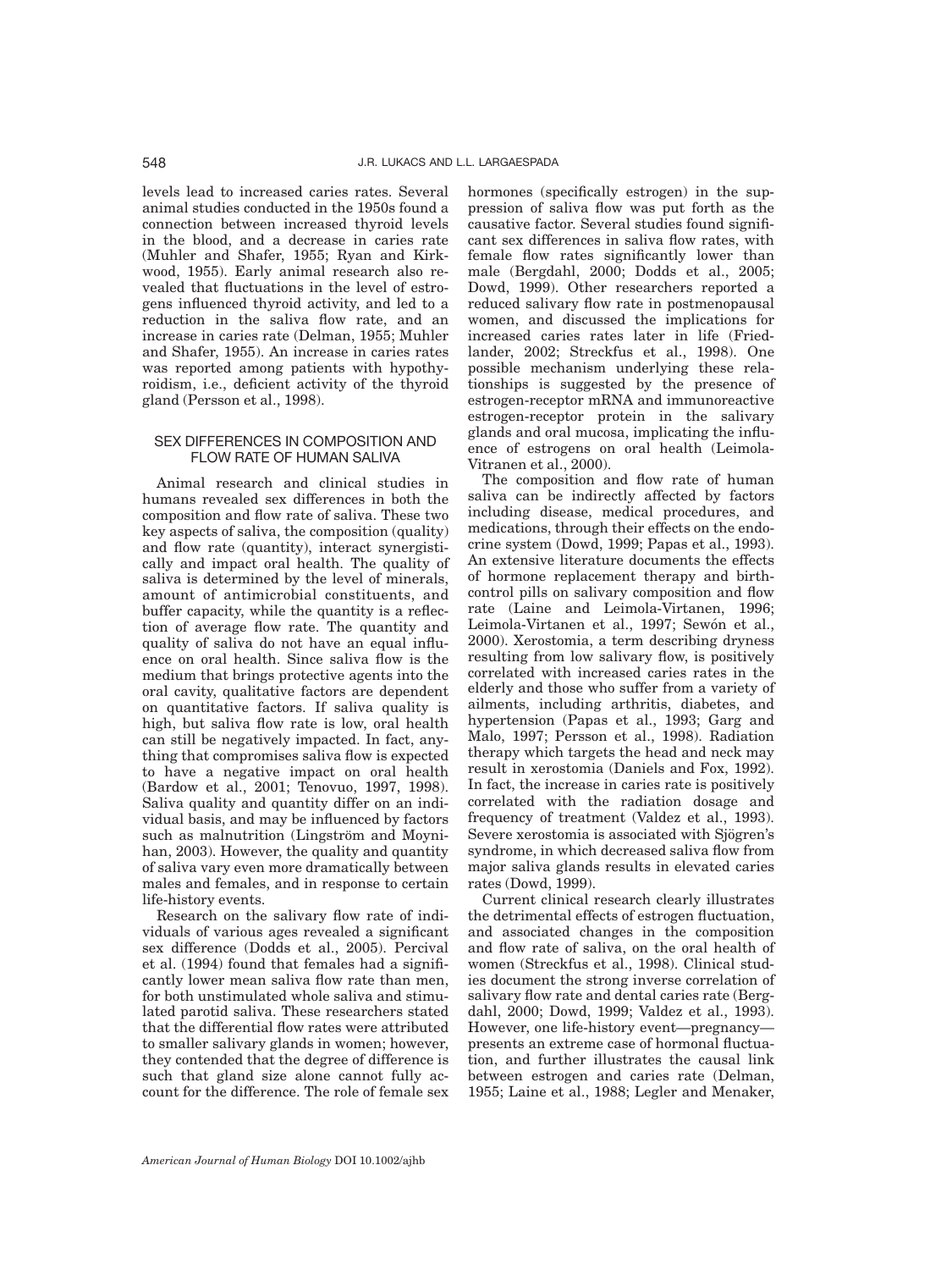1980; Liu and Lin, 1973; Muhler and Shafer, 1955; Orosz et al., 1975; Vadiakas and Lianos, 1988).

## THE COMPOUNDING EFFECTS OF **PREGNANCY**

During pregnancy, estrogen levels reach a peak which is higher than at any other time in the life history of a female (Fig. 2). Clinical studies showed that caries rates also increase among pregnant women as compared to women who are not pregnant, and that each pregnancy compounds the effect (Orosz et al., 1975; Vadiakas and Lianos, 1988).

The effect of pregnancy on caries rates has moved with a great deal of fluidity from the realm of folk knowledge, to the realm of science, and back again. The saying ''for every child a tooth is lost'' used to be considered a truism of pregnancy (Cassorla and Román, 1999; Christiensen et al., 1998; US Department of Health, Education and Welfare, 1972, p. 22). This saying was based on the so-called "maternal depletion syndrome," a belief that pregnancy caused nutrients, especially calcium, to leech from the teeth and bones, and that a large number of births, or births spaced closely together, increased this effect (Winikoff and Castle, 1987). By the late 1930s and early 1940s, research had illustrated that the ''maternal depletion syndrome'' was not the cause of an increased caries rate in pregnant women (Lynch et al., 1939). At this time in the history of caries research, there was no consensus on the etiology of dental caries.

While calcium-leeching was discounted as the cause of an increased rate of caries, many physicians continued to contend that ''some women do suffer markedly from dental decay during pregnancy'' (Eastman, 1942, p. 68). In the 1980s, physicians continued to state that pregnant women were at risk for dental disease, although few offered a physiological or biochemical mechanism to explain this observed phenomenon. For example, a very popular book for expectant mothers, entitled What to Expect When You Are Expecting, states that "gums" swell as a result of increased hormone production ... Gums may become inflamed and bleed ... and teeth too, occasionally may fall victim to the maternal condition'' (Eisenberg et al., 1984). The effect of hormones on gingival health during pregnancy is supported by extensive research (Laine et al., 1988; Muramatsu and Takaesu, 1994). Many studies reported increases in gingival edema lesions

in pregnant women which often become infected and lead to gingivitis (Brambilla et al., 1998).

When calcium depletion and the ''maternal depletion syndrome'' were refuted as factors contributing to increased caries rates in pregnant women, many scholars turned to a dietary explanation. However, some scholars still contended that diet alone could not explain differences in caries rates between various populations. Orland (1955) examined two factors which produce caries in the oral cavities of rats: food substrates and microorganisms. Of three study groups, one was fed cariogenic foods through the oral cavity and had microorganisms present, one group was freed of microorganisms and was fed cariogenic foods, and the final group had cariogenic foods piped directly to the stomach. The researchers found that caries only developed in the rats that had microorganisms present, indicating that both cariogenic food debris and microorganisms must co-occur for caries to develop.

More recently, increased caries prevalence among pregnant women received additional support (Laine et al., 1988), and the search for a biochemical and biophysiological basis for the observed phenomenon has yielded positive results. For example, research shows that pregnancy modifies the biochemical composition of saliva (Salvolini et al., 1998), reducing the buffer capacity and promoting bacterial growth, factors that play a pivotal role in cariogenesis. In a study of 504 pregnant women, a correlation between pregnancy and caries rates was established. In fact, there was a positive correlation between the number of children a woman had and the total incidence of caries (Orosz et al., 1975). Vadiakas and Lianos (1988) also examined the correlation between dental caries and pregnancy, and noted that four factors appeared highly significant during pregnancy: changes in mouth flora and saliva, vomiting, neglected oral hygiene, and nutritional changes. Although neglected oral hygiene and nutritional patterns have been favored explanations through time, these authors contended that all four factors may be involved, and none can be discounted with certainty.

Villagran et al. (1999) studied changes in mouth flora during pregnancy, and examined the correlation with caries rates. They measured Streptococcus mutans levels in pregnant and nonpregnant women, to establish baseline bacterial levels prior to, during, and after pregnancy. Salivary Streptococcus mutans is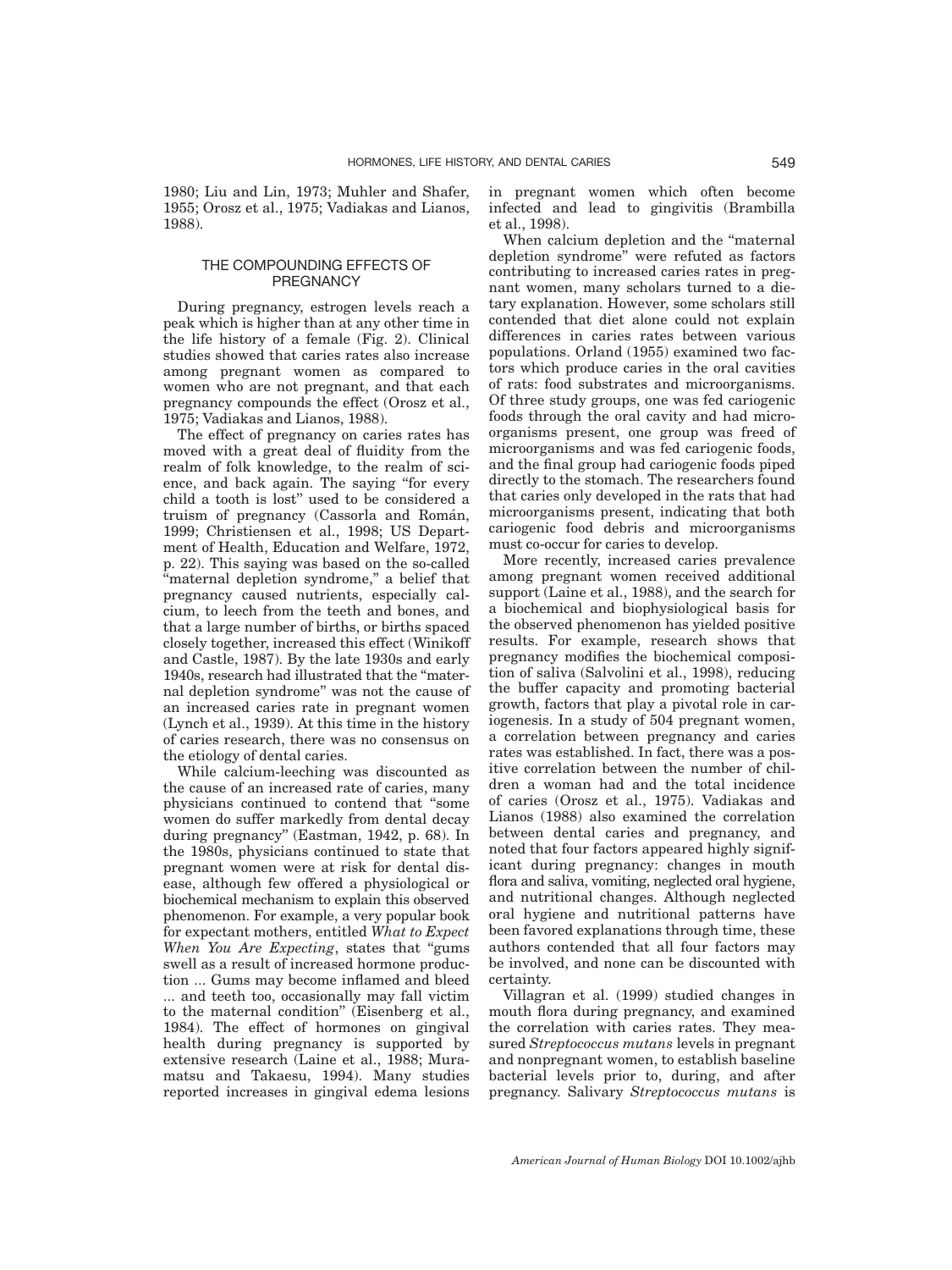considered a primary microbiological risk factor in the development of caries (Edwardsson, 1984). Villagran et al. (1999) analyzed Streptococcus mutans levels of 174 pregnant women during pregnancy. Women who had delivered in the months prior to the study were used as the control group. While no significant difference was observed in Streptococcus levels of women in various stages of pregnancy, a significant difference was found in bacterial levels between the pregnant study group and nonpregnant control group. The pregnant women had higher streptococci levels and a lower salivary buffer capacity than controls; both factors contributed to increases caries rates (Kedjarune et al., 1997; Muracciole, 1955; Sewón et al., 1998).

## DISCUSSION: INTERPRETING CARIES RATES AMONG THE GUANCHES OF TENERIFE

This survey of clinical research on sex differences in the quantity and quality of saliva associated with hormonal fluctuations in women throughout the life span has direct implications for interpreting sex differences in caries rates in prehistoric and aboriginal populations such as the Guanches. Given the findings summarized above, anthropologists are encouraged to adopt a broader perspective in interpreting sex differences in dental caries prevalence. Increased attention must be focused on the role of women's reproductive history in the etiology of dental caries. The role of hormonal fluctuation must be considered in conjunction with traditional explanations of sex differences in caries such as precocious dental emergence, and sex differences in diet and division of labor. Interpreting caries rates should routinely entail an assessment of population demography, including relevant components of women's life histories. The ability to estimate variables such as fertility rates, duration of women's childbearing years (age at first menses and menopause), variation in women's relative parity, and length of interbirth intervals would help gauge the potential impact of hormonal fluctuation on caries rates.

Preindustrial societies, like the Guanches, practice a subsistence system based on agriculture augmented by coastal foraging and fishing, domesticated goats and pigs, and some hunting. Comparative meta-analyses of subsistence and fertility suggest that agriculturalists have higher fertility than societies with nonagricultural subsistence systems (Bentley et al., 1993a,b; Handwerker, 1983).

Evidence from demography and reproductive ecology combines to reinforce the interpretation that horticulturalists and foragers have lower fertility, intensive agriculturalists have the potential for high fertility, and many agricultural societies realize high total fertility rates (Bentley et al., 2001). The causal factors responsible for higher fertility among agriculturalists remain controversial (Kramer and Boone, 2002). If Guanche demography was consistent with a primary reliance on agriculture, and secondary utilization of coastal resources (as believed), then Guanche women may well have had high fertility. In preindustrial societies, where women are valued for their reproductive and child-rearing potential as well as for their contributions to subsistence and ritual aspects of culture (Sellen and Smay, 2001), both diet and hormonal fluctuations associated with eventful reproductive histories may combine to impact dental caries rates. The anthropological and clinical literature presented above suggests that women's oral health is directly and indirectly impacted by female reproductive hormones, especially during pregnancy. In societies with preindustrial intensive agricultural subsistence economies and high birth rates, the negative impact on women's oral health and dental caries rates will be greater than among hunter and foragers or horticulturalists with low birth rates and less cariogenic diets.

A recent study of dental caries rates among the precontact inhabitants of Gran Canaria permits a comparative assessment of sex differences in dental caries rates among the Guanches of Tenerife (Delgado-Darias et al., 2005). This analysis of dental caries was conducted to gain knowledge of dietary patterns, as well as to determine if caries rates differ between burial types (status) and through time. Though caries frequency in the Gran Canaria sample (16.4%,  $n = 5,629$ ) is nearly twice the caries rate among the Guanches  $(6.9\%, n = 3,288)$ , data from Table 7 in Delgado-Darias et al. (2005) reveal that in the composite Gran Canaria sample, females  $(19.8\%, n = 1,786)$  have significantly higher tooth-count caries rates than males (14.8%,  $n = 3,843$ ;  $\chi^2 = 22.87$ , df = 1, P < 0.001). This observation agrees with the general pattern for sex differences in caries rates globally, and with the findings reported here for the Guanches of Tenerife. The Gran Canaria data are of broader interest for two reasons. First, sex differences appear to covary with burial type. In the sample of skeletons derived from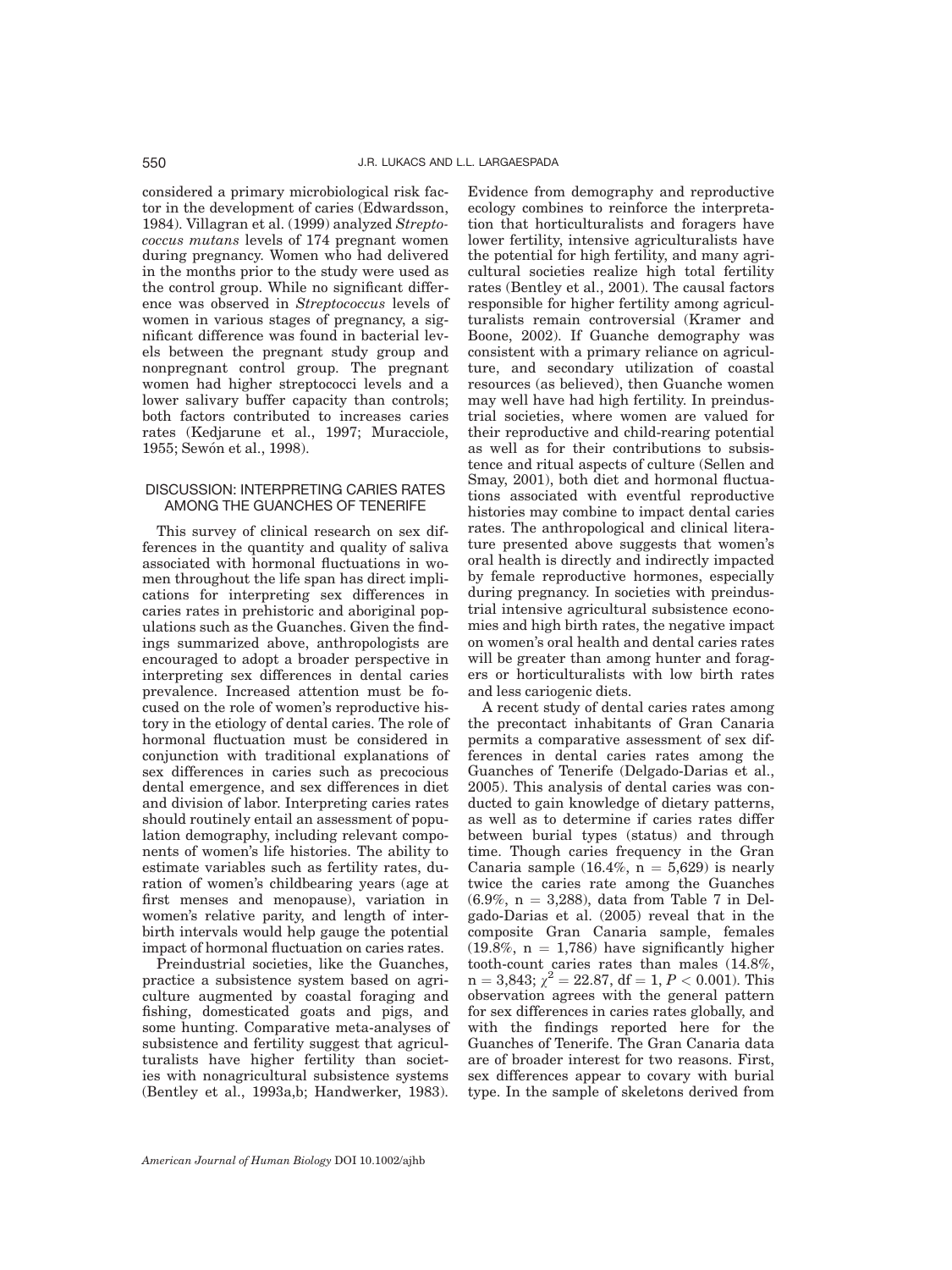

Fig. 3. Physiological, environmental, and behavioral factors which influence dental caries rates in a population.

high-status tumuli, females (13.0%) have more than double the male caries rate (5.6%). By contrast, the skeletal sample derived from ''commoner'' cave contexts exhibits less distinct sex differences (male, 13.6%; female, 16.7%). Variations in dietary patterns are thought to be partly responsible for the higher caries rates among cave-dwellers, and for the greater difference between the sexes in the tumuli sample. The second noteworthy feature of the study by Delgado-Darias et al. (2005) is that references are made to the functional role of saliva and pregnancy in relation to cariogenesis. In the introduction, passing reference is made to the impact of saliva composition on caries etiology, and the concluding sentence mentions the recently documented increase in cariogenic microbes in saliva during pregnancy (Laine, 2002). These investigators implied that sex differences in diet, in concert with salivary microbes during pregnancy, are collectively responsible for the higher caries rates in female skeletons from tumuli.

#### **CONCLUSIONS**

Higher caries rates among women are welldocumented in dental studies of contemporary human populations (Beck and Ludwig, 1966; Beck et al., 1964; Carr, 1957; Chawla and Chaudhry, 1957; Legler and Menaker, 1980; Mao, 1950; Massler and Chand, 1950). However, in parallel with the prehistoric evidence, this pattern is ubiquitous, yet not universal. Some studies found no difference in caries rate between the sexes (Walker et al., 1998), while others reported that males will occasionally have a higher rate of caries than females (Holst et al., 1999). These findings reveal the complex and dynamic influences of physiological, behavioral, and environmental factors and their synergistic influence on caries rates (Fig. 3). Caries rates in human populations are influenced by a variety of behavioral, environmental, and physiological factors. A greater understanding of sex differences in caries prevalence can be obtained by considering each of these influences, the relative impact of which will vary by cultural affiliation, environment, and genetic constitution.

A call for life-span perspectives in anthropological research is designed to probe key linkages between human biology and society (Oudshoorn, 1994; Panter-Brick and Worthman, 1999; Vines, 1993). A greater understanding of the underlying causes of sex differences in caries rates is possible through the adoption of a life-span perspective that considers singular and recurring life events such as puberty, menses, pregnancy, and menopause. An evolutionary life-span perspective reveals underlying interactions and tensions in human biology. The negative impact of estrogen fluctuation on oral health is tied to estrogen's role in heightening immune responses during critical points in the life span, such as pregnancy. Clinical research shows that estrogen peaks correspond with a heightened immunological response, thus affording women further protection from pathogens during life-history events such as puberty, menses, and pregnancy (Nicol et al., 1964; Paavonen, 1994; Sbarra et al., 1970).

The anthropological literature on dental pathology oversimplifies the causal factors involved in cariogenesis. Evidence from ethnographic and epidemiological studies of dental caries in living human populations, as well as documentation from prehistoric human skeletal populations, shows that females usually, but not always, suffer from a higher prevalence of dental caries. New data regarding sex differences in dental caries rates among the Guanches of Tenerife (Canary Islands, Spain) are presented as evidence of the generalized pattern of sex differences in caries rates. Anthropologists, not surprisingly, emphasize the behavioral component in cariogenesis, stressing sex differences in diet and frequency of food consumption that typically accompany sexual division of labor. By contrast, most anthropologists have either neglected, downplayed, deemphasized, or ''disproved'' the role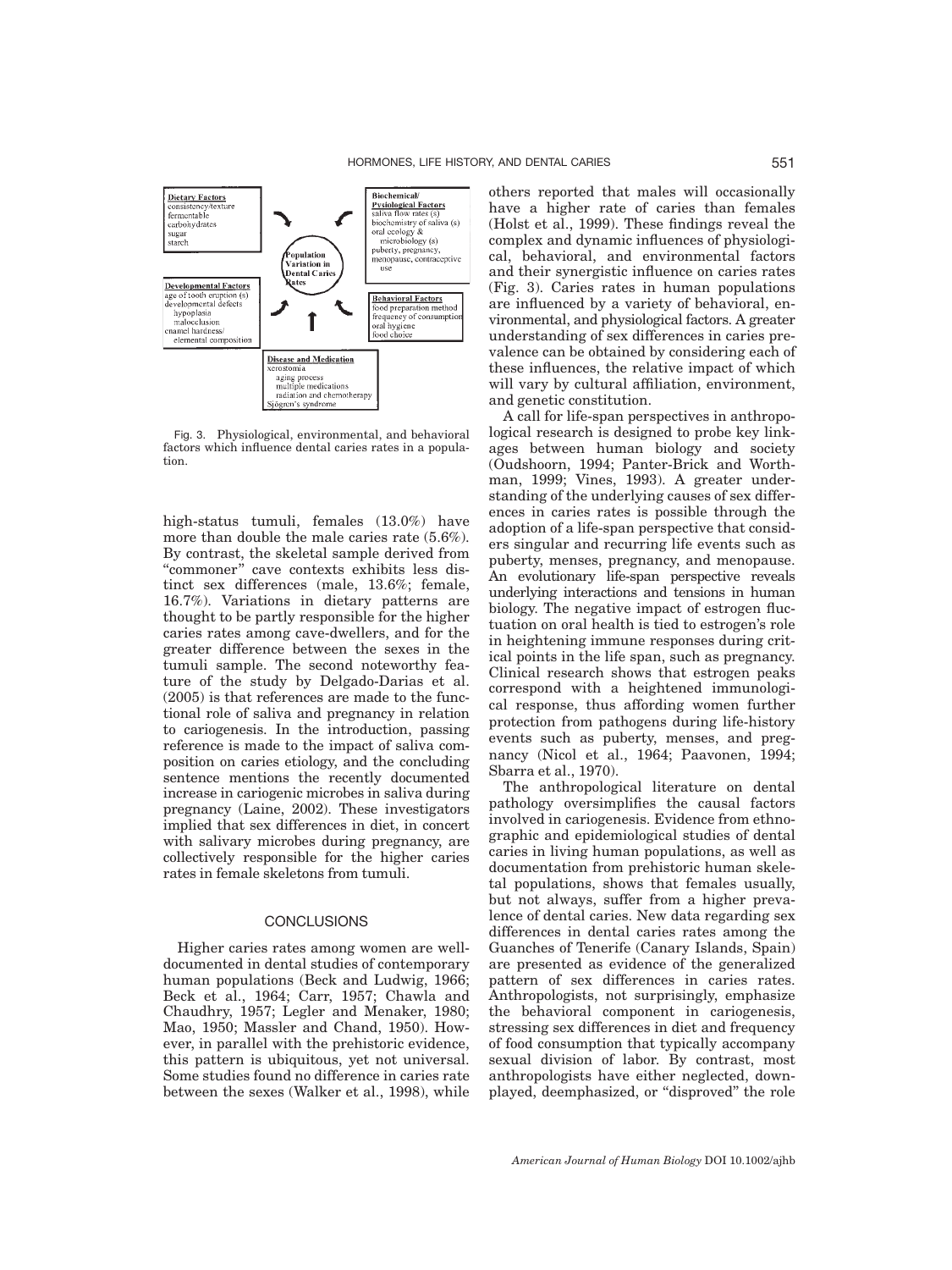that hormonal fluctuations and pregnancy play in caries etiology.

Our survey of recent clinical and experimental caries research confirms the impact of hormonal fluctuations and pregnancy on the quantity and quality of saliva, and thereby on oral ecology. The physiological mechanisms by which life-history events have a more direct and significant influence on poorer dental health in women than in men is becoming clearer. While we agree with Larsen (1997, p. 76) that ''variation in caries prevalence in females and males is behaviorally mediated,'' the evidence presented here strongly suggests that sex differences in estrogen levels also play an important role in the complex process of cariogenesis. The relative contributions of culture and biology in explaining the human condition are the source of discussion and debate among anthropologists (Worthman, 1995). This analysis demonstrates the mechanisms by which hormone levels and pregnancy influence oral ecology and consequently predispose women to higher rates of dental caries than men. This literature is recent, at the cutting edge of oral epidemiology and caries research, and has profound implications for the anthropological understanding of human behavior.

### ACKNOWLEDGMENTS

This paper developed from a seminar on the bioarchaeology of South Asia at the University of Oregon in autumn 1999. The data-collection phase of this research was conducted at the Museo Arqueologico de Tenerife (Santa Cruz de Tenerife, Canary Islands, Spain) during the tenure of a Quincentennary Post-Doctoral Fellowship in Spain awarded to J.R.L. (April– October 1991). The fellowship was awarded by the US-Spanish Committee for Cultural and Educational Cooperation (Madrid). Ms. Ana Marie Mingote, Program Officer, assisted with local arrangements and fellowship administration. In Santa Cruz, Rafael Gonzalez Anton, Director of the Archaeology and Ethnography Museum, granted access to the Guanche skeletal collections, and Conrado Rodríguez Martín facilitated laboratory research. A prior analysis of Guanche dental pathology was presented at the 66th Annual Meeting of the American Association of Physical Anthropologists (St. Louis, MO, April 1–5, 1997; Vallianatos and Lukacs, 1997). We acknowledge with appreciation the valuable comments of conference participants and of Melissa Cheyney and Greg Nelson on earlier drafts of the manuscript.

#### LITERATURE CITED

- Angsusingha K, Kenny FM, Nankin HR, Taylor FH. 1974. Unconjugated estrone, estradiol and FSH and LH in prepubertal and pubertal males and females. J Clin Endocrinol Metab 39:63–68.
- Bardow A, Nyvad B, Nauntofte B. 2001. Relationships between medication intake, complaints of dry mouth, salivary flow rate and composition and rate of demineralization in situ. Arch Oral Biol 46:413–423.
- Bass WM. 1987. Human osteology: a laboratory and field manual for the human skeleton. 3rd ed. Columbia: Missouri Archaeological Society.
- Beck DJ, Ludwig TG. 1966. Sex differences in dental disease in Polynesian peoples. N Z Dent J 62:279–290. Beck DJ, Ludwig TG, Williams JF, Talagi S. 1964. A simple
- method for public health dental surveys in developing countries. N Z Dent J 160:274–291.
- Bentley GR, Goldberg T, Jasienska G. 1993a. The fertility of agricultural and non-agricultural traditional societies. Popul Stud J Demogr 47:269–281.
- Bentley GR, Jasienska G, Goldberg T. 1993b. Is the fertility of agriculturalists higher than that of non-agriculturalists? Curr Anthropol 34:778–785.
- Bentley GR, Paine RR, Boldsen JL. 2001. Fertility changes with the prehistoric transition to agriculture: perspectives from ecology and paleodemography. In: Ellison PT, editor. Reproductive ecology and human evolution. New York: Aldine de Gruyter. p 203–231.
- Bergdahl M. 2000. Salivary flow and oral complaints in adult dental patients. Community Dent Oral Epidemiol 28:59–66.
- Bermudez de Castro JM. 1985. La denticion de los pobladores prehistoricos de las Islas Canarias: estudio anthropologico. Tesis doctoral, Departamento de Paleontologia, Facultad de Ciencias Biologicas, Universidad Complutense de Madrid.
- Blumenbach JF. 1808. Decas quinta collectionis suae craniorum diversarum gentium illustrata. Göttingen: J.C. Dieterich.
- Brambilla E, Felloni A, Gagliani M, Malerba A, Garcia-Godoy F, Strohmenger L. 1998. Caries prevention during pregnancy: results of a 30-month study. J Am Dent Assoc 129:871–877.
- Brand RW, Isselhard DE. 1990. Anatomy of orofacial structures. St. Louis: C.V. Mosby Co.
- Buikstra JE, Ubelaker DH. 1994. Standards for data collection from human skeletal remains. Fayetteville: Arkansas Archaeological Survey.
- Burrows H. 1945. Biological actions of sex hormones. Cambridge: Cambridge University Press.
- Carr LM. 1957. A study in dental public health. Aust Dent J 2:187–192.
- Cassorla F, Roma´n R. 1999. Sex-steroid-growth hormone axis interactions in normal female puberty. In: Veldhuis JD, Giustina A, editors. Sex-steroid interactions with growth hormone. New York: Springer. p 3–10.
- Chawla TN, Chaudhry KP. 1957. Dental health survey of medical students. J All India Dent Assoc 29:165–171.
- Christiensen K, Gaist D, Jeune B, Vaupel JW. 1998. A tooth per child? Lancet 352:204.
- Cohen MN, Bennett S. 1993. Skeletal evidence for sex roles and gender hierarchies in prehistory. In: Miller BD, editor. Skeletal differences and gender hierarchies. Cambridge: Cambridge University Press. p 273–296.
- Daniels TE, Fox PC. 1992. Salivary and oral components of Sjögren's syndrome. Rheum Dis Clin North Am 18:571.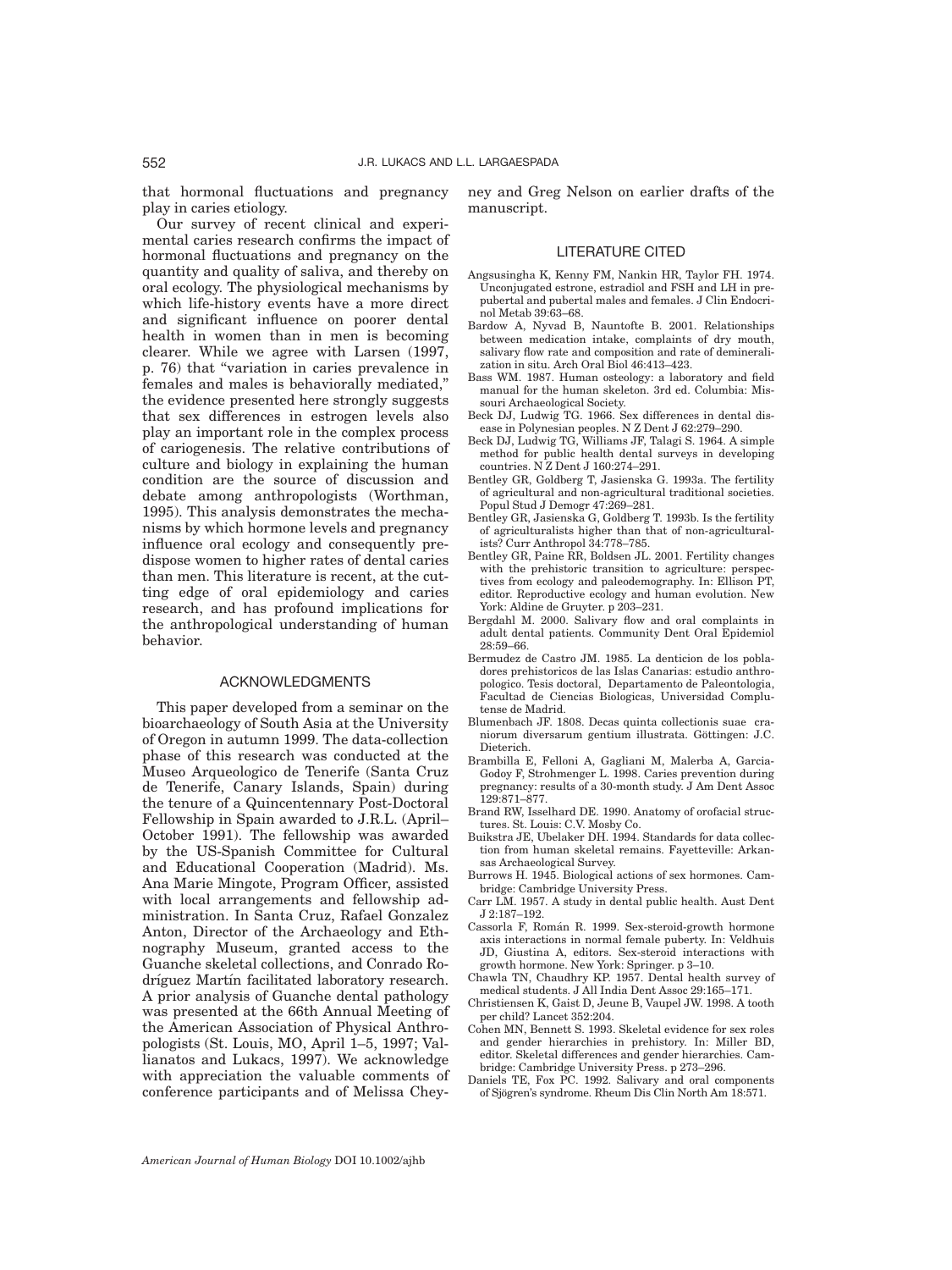- de Espinosa A, Markham CR. 1907. The Guanches of Tenerife, the holy image of Our Lady of Candelaria, and the Spanish conquest and settlement. London: Hakluyt Society.
- Delgado-Darias T, Velasco-Va´zquez J, Arnay-de-la-Rosa M, Martín-Rodríguez E, González-Reimers. 2005. Dental caries among the pre-Hispanic population from Gran Canaria. Am J Phys Anthropol 128:560–568.
- Delman LA. 1955. Effect of gonadectomy on dental caries: review of the literature. J Am Dent Assoc 51:155–158.
- Dodds MWJ, Johnson D, Yeh C-K. 2005. Health benefits of saliva: a review. J Dent 33:223–233.
- Domett K, Tayles N, Nelsen K. 2000. Agriculture and dental caries? The case of rice in prehistoric Southeast Asia. Am J Phys Anthropol [Suppl] 30:141.
- Dowd FJ. 1999. Saliva and dental caries. Dent Clin North Am 43:579–597.
- Duyar I, Erdal YS. 2003. A new approach for calibrating dental caries frequency of skeletal remains. Homo J Comp Hum Biol 54:57–70.
- Eastman NJ. 1942. Expectant motherhood. Boston: Little, Brown and Co.
- Eddy MR. 1989. Heritage conservation in the Canary Islands, Spain: the Guayadeque Archaeological Park and other proposed parks. Antiquity 63:127–131.
- Eddy MR. 1995. Politics and archaeology in the Canary Islands. Antiquity 69:444–448.
- Eddy MR. 1997. Symbolism of space in Guanche Culture cave sites of the Canary Islands. In: Bonsall C, Tolan-Smith C, editors. Human use of caves. BAR international series 667. Oxford: Archaeopress. p 87–89.
- Edwardsson S. 1984. The caries-inducing property of variants of Streptococcus mutans. Odontol Rev 21:153–157.
- Eisenberg A, Eisenberg-Murkoff H, Eisenberg-Hathaway SE. 1984. What to expect when you are expecting. New York: Workman Publishing Co.
- Ettinger RL. 1999. Epidemiology of dental caries. Dent Clin North Am 43:679–695.
- Featherstone JDB. 2000. The science and practice of caries prevention. J Am Dent Assoc 131:887–899.
- Ferembach D, Schwidetsky I, Stoukal M. 1980 Recommendations for age and sex diagnosis of the skeleton. J Hum Evol 9:517–549.
- Flores C, Larruga JM, Gonzáles AM, Hernández M, Pinto FM, Cabrera VM. 2001. The origin of the Canary Island aborigines and their contribution to the modern population: a molecular genetic perspective. Curr Anthropol 42:749–755.
- Flores C, Maca-Meyer N, Perez JA, Gonzalez AM, Larruga JM, Cabrera VM. 2003. A predominant European ancestry of paternal lineages from Canary Islanders. Ann Hum Genet 67:138–152.
- Friedlander AH. 2002. The physiology, medical management and oral implications of menopause. J Am Dent Assoc 133:73–81.
- Garg AK, Malo M. 1997. Manifestations and treatment of xerostomia and associated oral effects secondary to head and neck radiation therapy. J Am Dent Assoc 128:1128.
- Gaspar AT, Vallejo EA. 1992. Lessons from the Canaries: the first contact between Europeans and Canarians c. 1312–1477. Antiquity 66:120–129.
- Glas G (translator), Abreu de Galindo J. 1764. The history of the discovery and conquest of the Canary Islands: translated from a Spanish manuscript lately found in the island of Palma. With an enquiry into the origin of the ancient inhabitants. To which is added, a description of the Canary Islands, including the modern history of the inhabitants, and an account of their manners, customs, trade, &c. London: R. and J. Dodsley.
- Guatelli-Steinberg D, Irish JD, Lukacs JR. 1997 Canary Island-North African population affinities: measures of divergence based on dental morphology. Am J Phys Anthropol [Suppl] 24:121.
- Guatelli-Steinberg D, Irish J, Lukacs J. 2001. Canary Island-North African population affinities: measures of divergence based on dental morphology. Homo 52:173–188.
- Handwerker WP. 1983. The first demographic-transition an analysis of subsistence choices and reproductive consequences. Am Anthropol 85:5–27.
- Haugejorden O. 1996. Using the DMF gender difference to assess the ''major'' role of fluoride toothpastes in the caries decline in industrialized countries: a meta-analysis. Community Dent Oral Epidemiol 24:369–375.
- Hillson S. 1996. Dental anthropology. Cambridge: Cambridge University Press.
- Hillson S. 2001. Recording dental caries in archaeological human remains. Int J Osteoarchaeol 11:249–289.
- Holst A, Braune K, Kjellberg-Larsson M. 1999. Occurrence and distribution of caries in 6-year-old children in Blekinge, Sweden. Swed Dent J 23:71–76.
- Irish JD. 1993. Dental morphometric affinity of Canary Islanders with North African Maghreb populations [abstract]. Am J Phys Anthropol [Suppl] 16:114.
- Irish JD, Hemphill BE. 1997. Were the Canary Islands colonized by North African Berbers? Evidence from odontometric analysis. Am J Phys Anthropol [Suppl] 24:135.
- Jagiello G, Vogel H. 1981. Bioregulators of reproduction. New York: Academic Press.
- Kedjarune U, Migasena P, Changbumrung S, Pongpaew P, Tungtongchitr R. 1997. Flow rate and composition of whole saliva in children from rural and urban Thailand with different caries prevalence and dietary intake. Caries Res 31:148–154.
- Kelley MA, Levesque DR, Weidl E. 1991. Contrasting patterns of dental disease in five early northern Chilean groups. In: Kelley MA, Larsen, CS, editors. Advances in dental anthropology. New York: Wiley-Liss, Inc. p 179– 202.
- Kramer KL, Boone JL. 2002. Why intensive agriculturalists have higher fertility: a household energy budget approach. Curr Anthropol 43:511–517.
- Krogman WM, Iscan MY. 1986. The human skeleton in forensic medicine. Springfield, IL: Charles C. Thomas.
- Laine M, Leimola-Virtanen R. 1996. Effect of hormone replacement therapy on salivary flow rate, buffer effect and pH on peri-menopausal and postmenopausal women. Arch Oral Biol 41:91–96.
- Laine M, Tenovuo J, Lehtonen OP, Ojanotko-Harri A, Vilja P, Tuohimaa P. 1988. Pregnancy-related changes in human whole saliva. Arch Oral Biol 33:913–917.
- Larsen CS. 1983. Behavioral implications of temporal change in cariogenesis. J Archaeol Sci 10:1–8.
- Larsen CS. 1995. Biological changes in human populations with agriculture. Annu Rev Anthropol 24:185–213.
- Larsen CS. 1997. Bioarchaeology. Cambridge: Cambridge University Press.
- Larsen CS. 1998. Gender, health and activity in foragers and farmers in the American Southeast: implications for social organization in the Georgia Bight. In: Grauer AL, Stuart-Macadam P, editors. Sex and gender in paleopathological perspective. Cambridge: Cambridge University Press. p 165–187.
- Larsen CS, Shavit R, Griffin MC. 1991. Dental caries evidence for dietary change: an archaeological context. In: Kelley MA, Larsen CS, editors. Advances in dental anthropology. New York: Wiley-Liss, Inc. p 179–202.
- Legler DW, Menaker L. 1980. Definition, etiology, epidemiology and clinical implication of dental caries. In: Menaker L, editor. The biological basis of dental caries. New York: Harper and Row. p 217.
- Leimola-Virtanen R, Helenius H, Laine M. 1997. Hormone replacement therapy and some salivary antimicrobial factors in post and peri-menopausal women. Maturitas 27:145–151.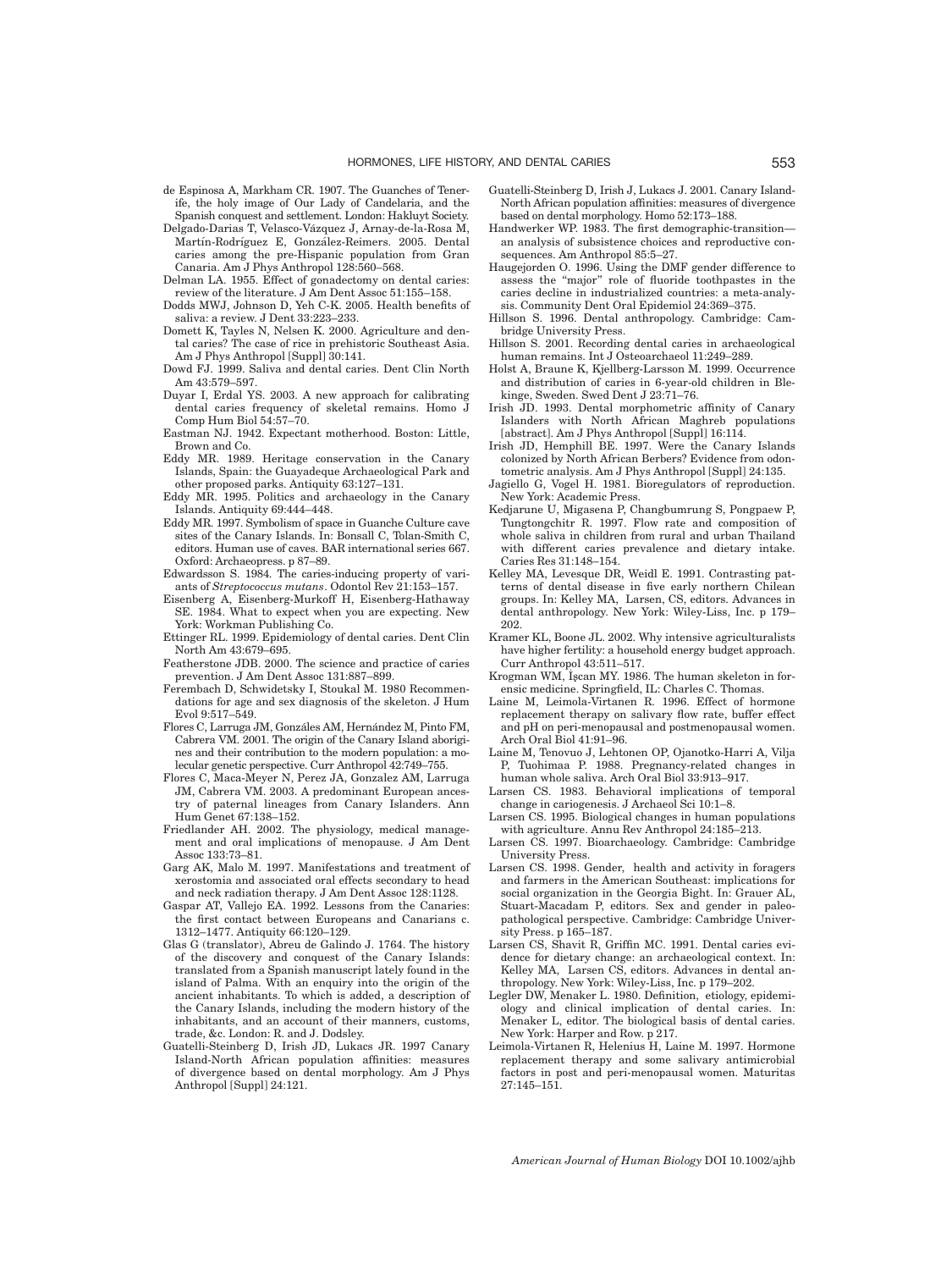- Leimola-Virtanen R, Salo T, Toikkanen S, Pulkkinen J Syrjänen S. 2000. Expression of estrogen receptor (ER) in oral mucosa and salivary glands. Maturitas 36:131–137.
- Lingström P, Moynihan P. 2003. Nutrition, saliva, and oral health. Nutrition 19:567–569.
- Liu FTY, Lin HS. 1973. Effect of contraceptive steroids norethynodrel and menstranol on dental caries activity in young adult female rats. J Dent Res 52:753–757.
- Lukacs JR. 1989. Dental paleopathology: methods for reconstructing dietary patterns. In: Iscan MY, Kennedy KAR, editors. Reconstruction of life from the skeleton. New York: Alan R. Liss, Inc. p 261–286.
- Lukacs JR. 1992. Dental paleopathology and agricultural intensification in South Asia: new evidence from Bronze Age Harappa. Am J Phys Anthropol 87:133–150.
- Lukacs JR. 1995. The "caries correction factor:" a new method of calibrating dental caries rates to compensate for antemortem loss of teeth. Int J Osteoarchaeol 5:151– 156.
- Lukacs JR. 1996. Sex differences in dental caries rates with the origin of agriculture in South Asia. Curr Anthropol 37:147–153.
- Lukacs JR. 2006. Dental trauma and traditional combat: antemortem tooth loss and dental fractures among prehistoric Canary Islanders. Int J Osteoarchaeol (in press).
- Lukacs JR, Thompson L. 2006. Sex differences in dental caries prevalence in prehistory: Magnitude and meaning. In Irish JD, Nelson GC, editors. Technique and Application in Dental Anthropology. Cambridge: Cambridge University Press. (in press).
- Lukacs JR, Martin CR. 2002. Cortical defects of the mandible: prevalence and etiology of Stafne's defect among the prehistoric Canary Islanders. Int J Osteoarchaeol 12: 112–126.
- Lukacs JR, Pal JN. 1993. Mesolithic subsistence in north India: inferences from dental pathology and odontometry. Curr Anthropol 34:745–765.
- Lukacs JR, Vallianatos H. 2006. Dental paleopathology among the Guanches: regional and sex variation in dental health (Tenerife, Canary Islands). Am J Phys Anthropol.
- Lynch DF, Kettering CF, Gies WJ. 1939. Dental caries: findings and conclusions of its causes and control. New York: Lancaster Press, Inc.
- Maca-Meyer N, Villar J, Pérez-Méndez L, Cabrera de León A, Flores C. 2004a. A tale of aborigines, conquerors and slaves: Alu insertion polymorphisms and peopling of Canary Islands. Ann Hum Genet 68:600–605.
- Maca-Meyer N, Arnay M, Rando JC, Flores C, Gonzalez AM, Cabrera VM, Larruga JM. 2004b. Ancient mtDNA analysis and the origin of the Guanches. Eur J Hum Genet 12:155–162.
- Mansbridge JN. 1959. Sex differences in the prevalence of dental caries. Br Dent J 106:303–308.
- Mao HC. 1950. Some observations on the dental conditions in Peiping (Peking), China. J Can Dent Assoc 16:572–576.
- Marsh PD. 1999. Microbiologic aspects of dental plaque and dental caries. Dent Clin North Am 43:599–615.
- Massler M, Chand K. 1950. Prevalence of caries in Chicago suburban school children. J Dent Child 17:33–40.
- Mercer J. 1980. The Canary Islanders: their prehistory, conquest and survival. London: Rex Collings.
- Metress JF, Conway T. 1975. Standardized system for recording dental caries in prehistoric skeletons. J Dent Res 54:908.
- Mikhail G, Wu CHFM, Vanderweile RL. 1970. Radioimmunoassay of plasma estrone and estradiol. Steroids 15: 333–352.
- Muhler JD, Shafer WG. 1955. Experimental dental caries VII. J Dent Res 34:661–665.
- Muracciole JC. 1955. Evaluation of caries activity by the buffers of saliva. J Dent Res 34:387–389.
- Muramatsu Y, Takaesu Y. 1994. Oral health status related to subgingival bacterial flora and sex hormones in saliva during pregnancy. Bull Tokyo Dent Coll 35:139–151.
- National Research Council. 1952. A survey of the literature of dental caries. Nat Acad Sci Publ 225:157.
- Nelson RJ. 1995. An introduction to behavioral endocrinology. Sunderland, MA: Sinauer, Inc.
- Ngai N, Longcope C. 1971. Estradiol-17 $\beta$  and estrone: studies on their binding to rabbit uterine cytosol and their concentration in plasma. Steroids 17:631–647.
- Nicol T, Bilbey DLJ, Charles LM. 1964. Oestrogen: the natural stimulant of body defense. J Endocrinol 30:277–291.
- Niswender GD, Abulfatah MA, Nett TM. 1976. Radioimmunoassay procedures for quantification of steroid hor-mones. In: Antoniades HN, editor. Hormones in human blood: detection and assay. Cambridge, MA: Harvard University Press. p 751–776.
- Orland FJ. 1955. Oral environmental factors in experimental rat caries. In: Sognnaes RF, editor. Advances in experimental caries research. Washington, DC: American Association for the Advancement of Science Publications. p 169–186.
- Orosz M, Rigo O, Banoczy J. 1975. Connection between pregnancy and caries prevalence. Oral Res Abstr 12:77– 78.
- Oudshoorn N. 1994. Beyond the natural body: an archaeology of sex hormones. London: Routledge.
- Paavonen T. 1994. Hormonal regulation of immune responses. Ann Med 26:255–258.
- Panter-Brick C, Worthman CM. 1999. Current issues linking hormones, health, and behavior. In: Panter-Brick C, Worthman CM, editors. Hormones, health, and behavior: a socio-ecological and lifespan perspective. Cambridge: Cambridge University Press. p 1–16.
- Papas AS, Joshi A, Macdonald SL, Maravelis-Splagounias L, Pretara-Spanedda P, Curro FA. 1993. Caries prevalence in xerostomic individuals. J Can Dent Assoc 59: 171–174, 177–179.
- Percival RS, Challacombe SJ, Marsh PD. 1994. Flow rates of resting whole and stimulated parotid saliva in relation to age and gender. J Dent Res 73:1416–1420.
- Persson RE, Persson GR, Kiyak HA, Powell LV. 1998. Oral health and medical status in dentate low-income older persons. Spec Care Dent 18:70–77.
- Rando JC, Cabrera VM, Larruga JM, Herández M, González AM, Pinto F, Bandelt H-J. 1999. Phylogeography patterns of mtDNA reflecting the colonization of the Canary Islands. Ann Hum Genet 63:413–428.
- Ryan EJ, Kirkwood S. 1955. Explanation of the effect of feeding desiccated thyroid on the incidence of dental cries in the rat. Science 121:175–176.
- Salvolini E, Di Giorgio R, Curatola A, Mazzanti L, Fratto G. 1998. Biochemical modifications of human whole saliva induced by pregnancy. Br J Obstet Gynaecol 195: 656–660.
- Sbarra AJ, Paul B, Strauss R, Mitchell GW Jr. 1970. Metabolic and bactericidal activities of phagocytizing leukocytes. In: Gordon AS, editor. Regulation of hematopoiesis. New York: Appleton Century Crafts. p 1102–1103.
- Scott JH, Symons NBB. 1982. Introduction to dental anatomy. Edinburgh: Churchill Livingstone.
- Sellen DW, Smay DB. 2001. Relationship between subsistence and age at weaning in ''pre-industrial'' societies. Hum Nat 12:47–87.
- Sewón LA, Karjalainem SM, Söderling E, Lapinleimu H, Simell O. 1998. Association between salivary calcium and oral health. J Clin Periodontol 25:915–919.
- Sewón LA, Laine M, Karjalainen S, Leimola-Virtanen R, Hiidenkari T, Helenius H. 2000. The effect of hormone replacement therapy on salivary calcium concentrations in menopausal women. Arch Oral Biol 45:201–206.